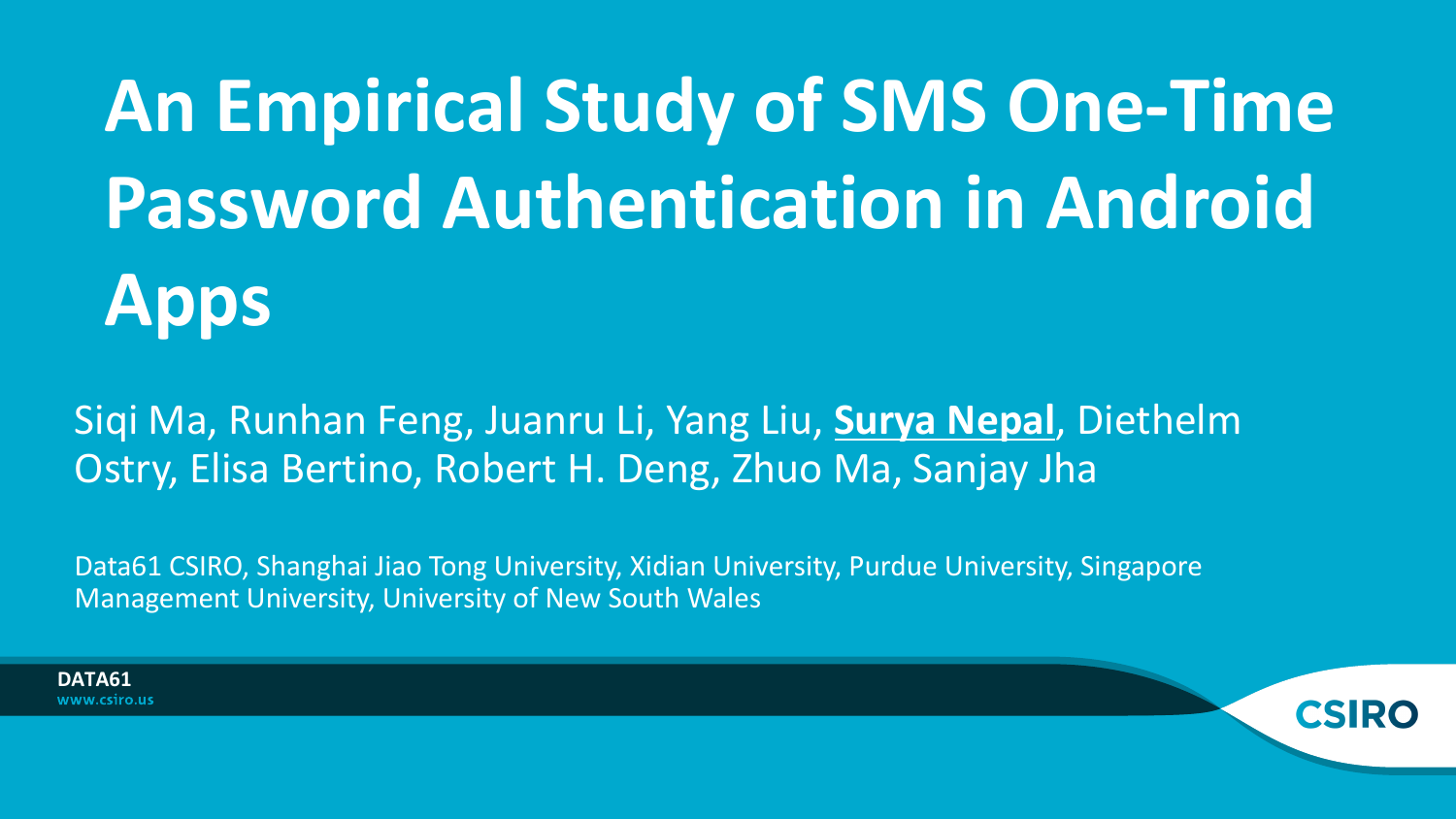### **Outline**

- Authentication in Android
- One-time password
- SMS OTP Analyzer
- Evaluation
- Conclusion

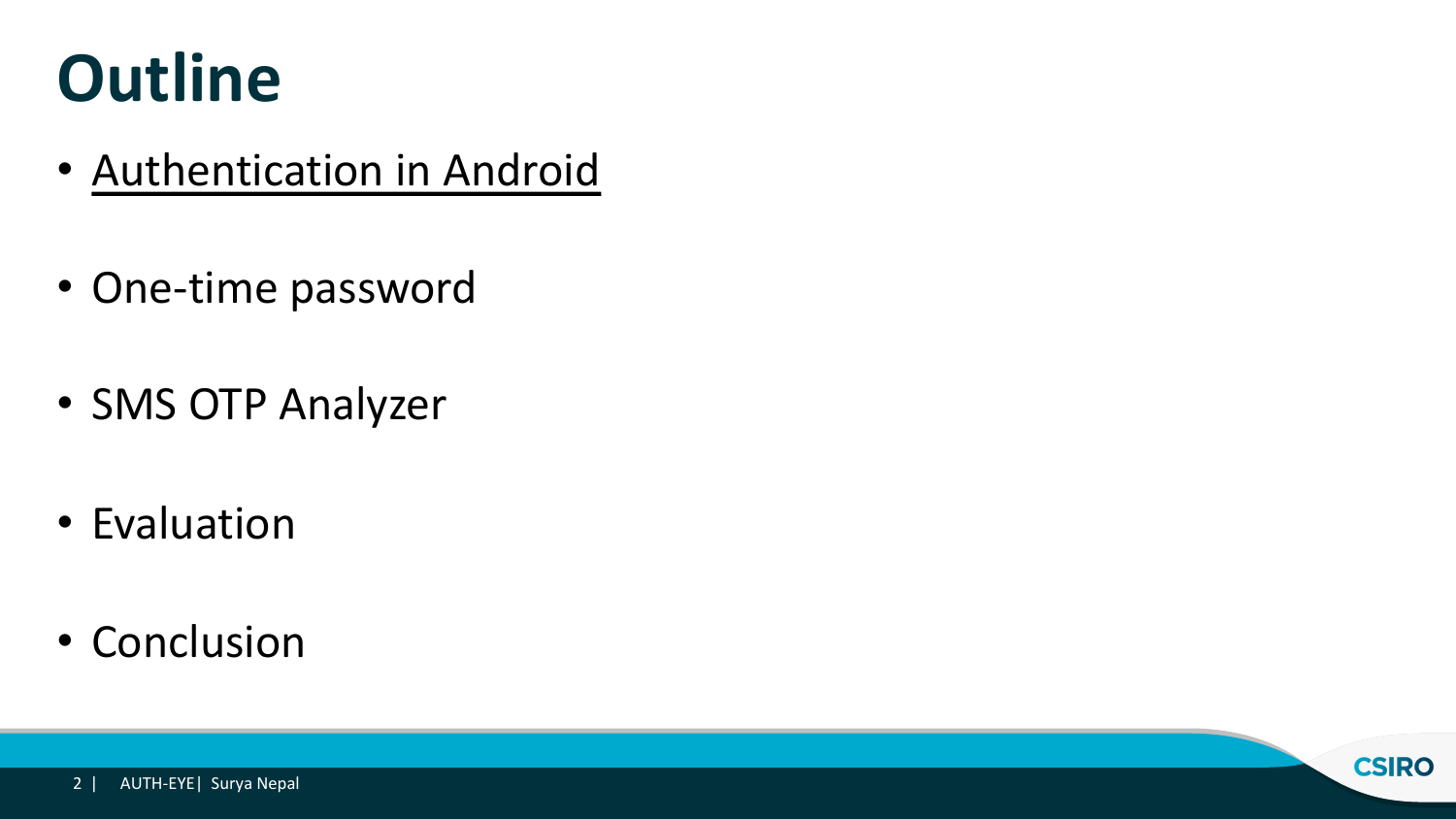### **Authentication in Mobile Phones**

#### Single-factor Authentication

• Password-based Authentication – GLACIATE (ESORICS'19)



**Weak passwords**

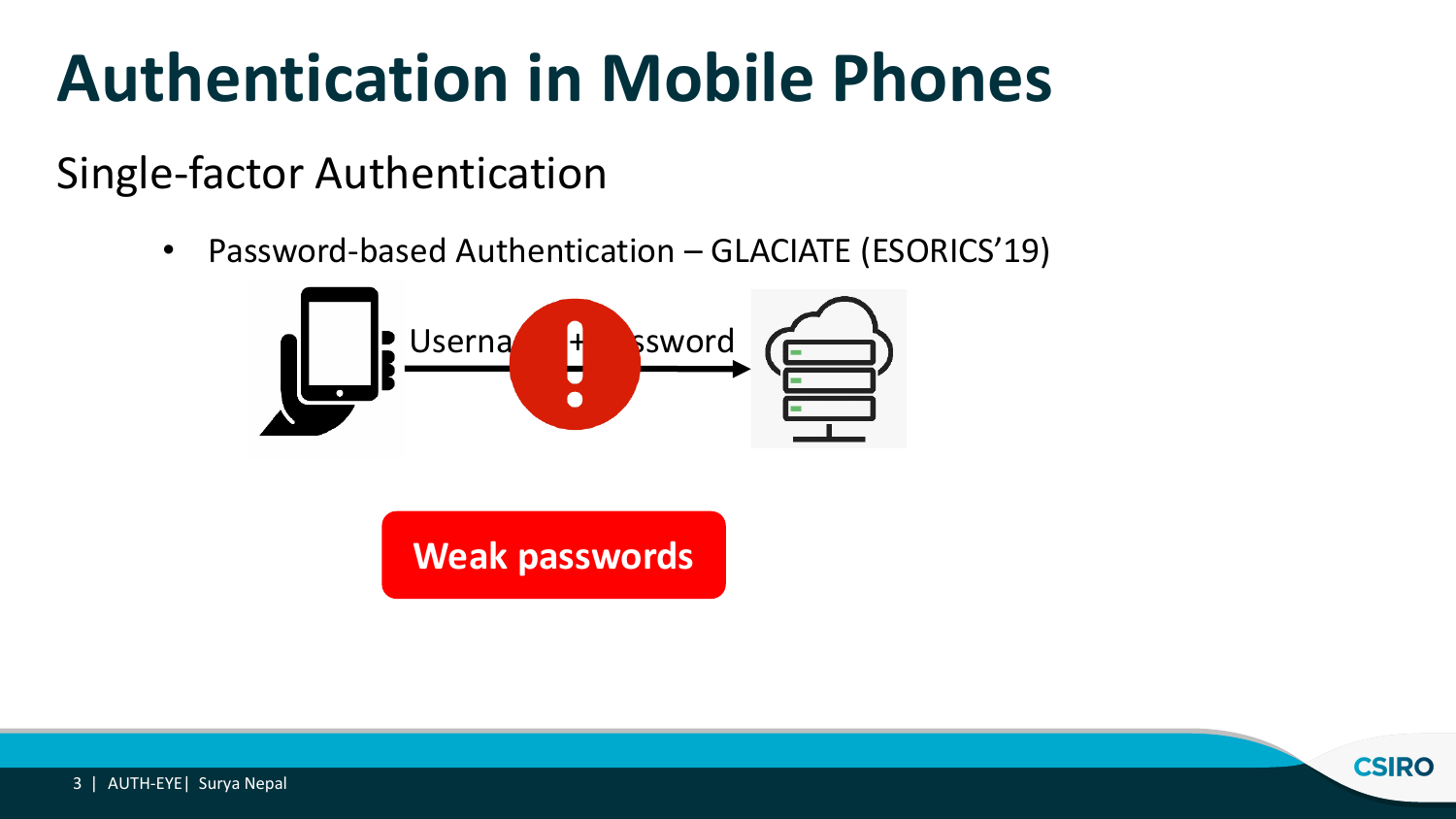## **Authentication in Mobile Phones**



Token OTP Authentication SMS OTP Authentication

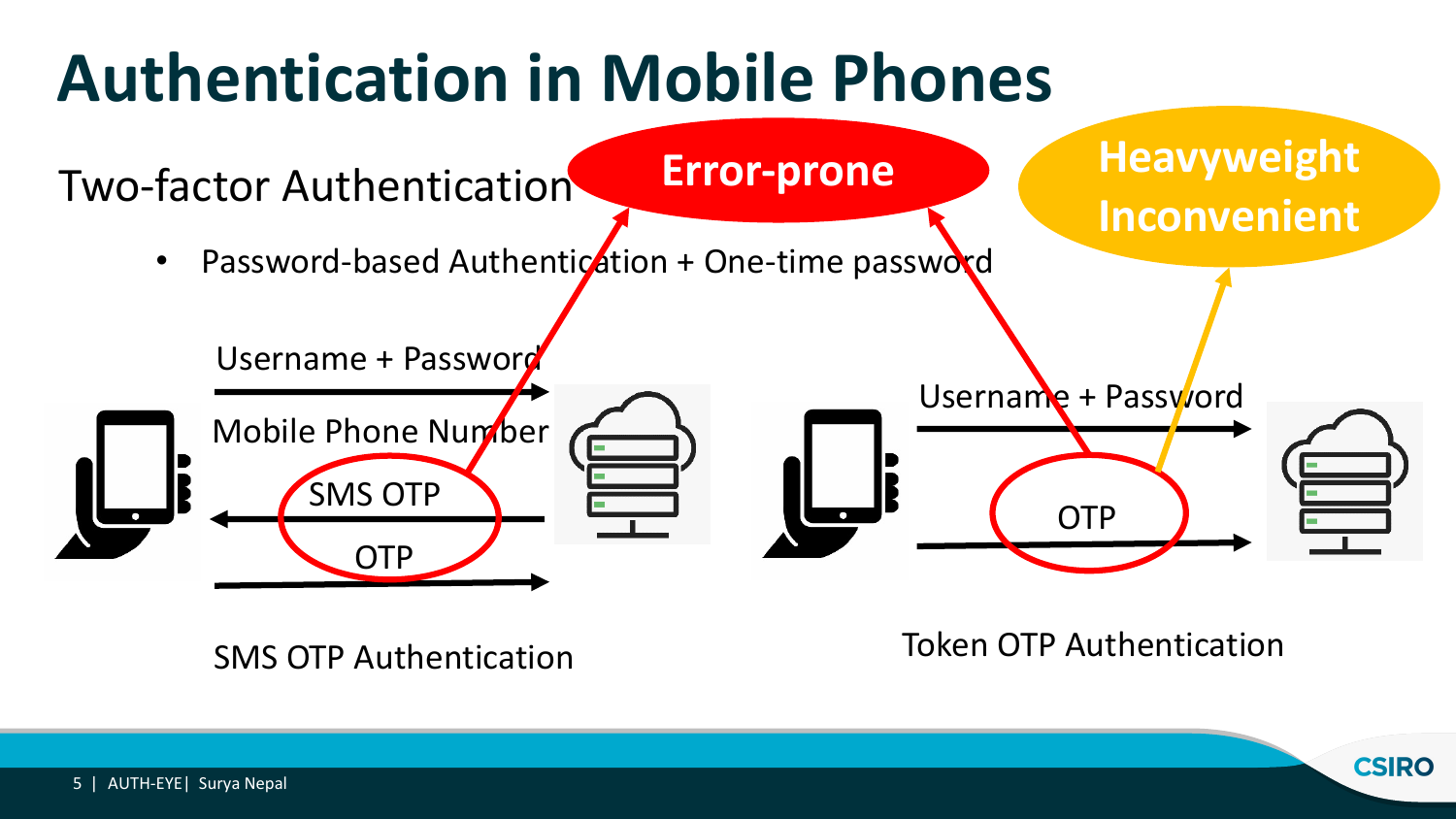### **Outline**

- Authentication in Android
- One-time password
- SMS OTP Analyzer
- Evaluation
- Conclusion

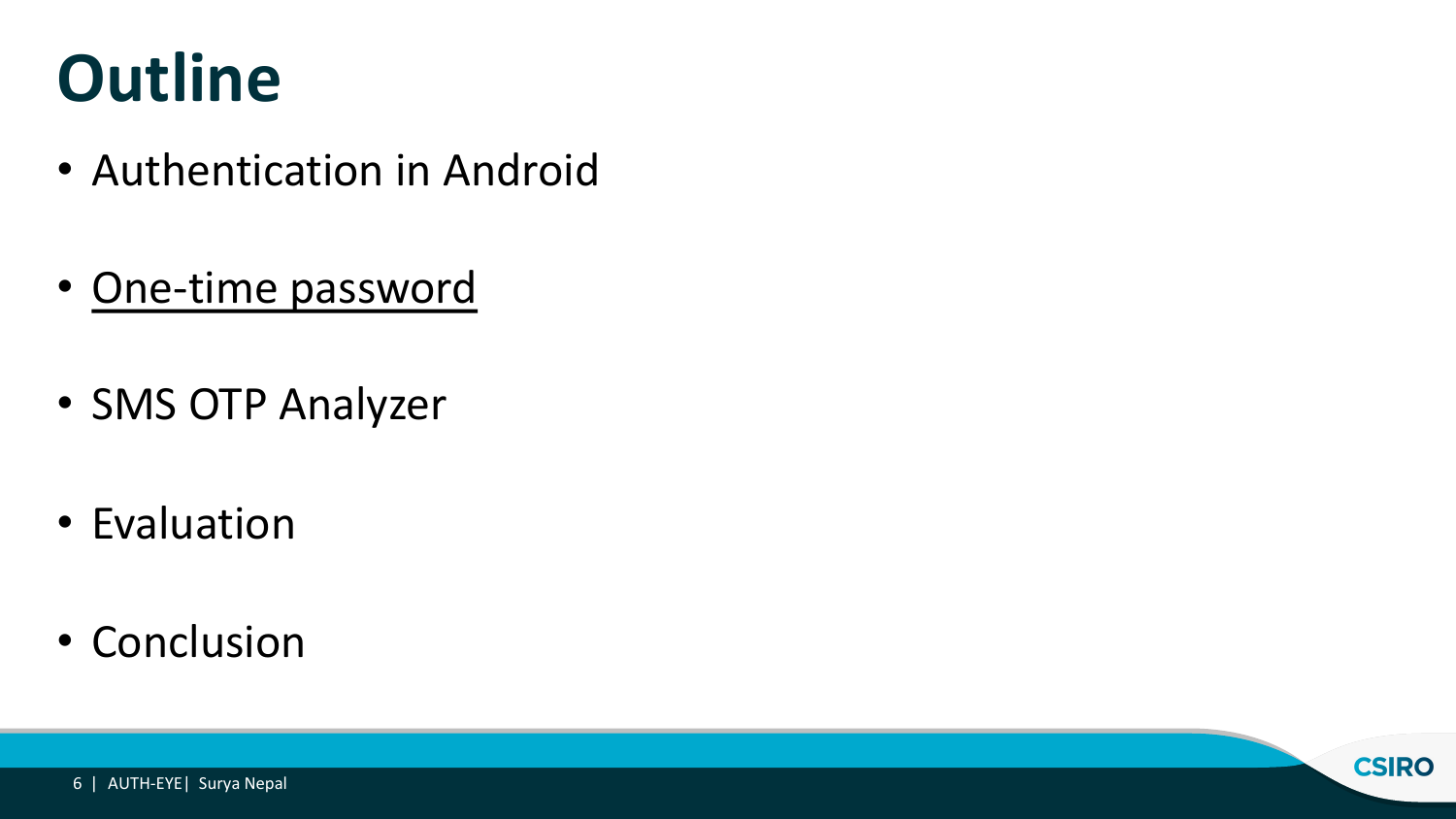## **OTP Authentication**

#### **HMAC-based OTP (HOTP)**

- An incrementing counter value (C) and a secret key  $(K)$ : **HOTP(K, C) = Truncate(HMAC(K, C))**
- Requirements:
	- Maximum number of possible attempts per login session.
	- An additional delay for each failed attempt.
	- Length should be at least Six digits

#### **Timestamp-based OTP (TOTP)**

A time step( $C_T$ ) and a secret key (K):  $TOTP = Truncated (HMAC(K, C<sub>T</sub>))$ 

#### Requirements:

• Set the time step for network delay to 30s.

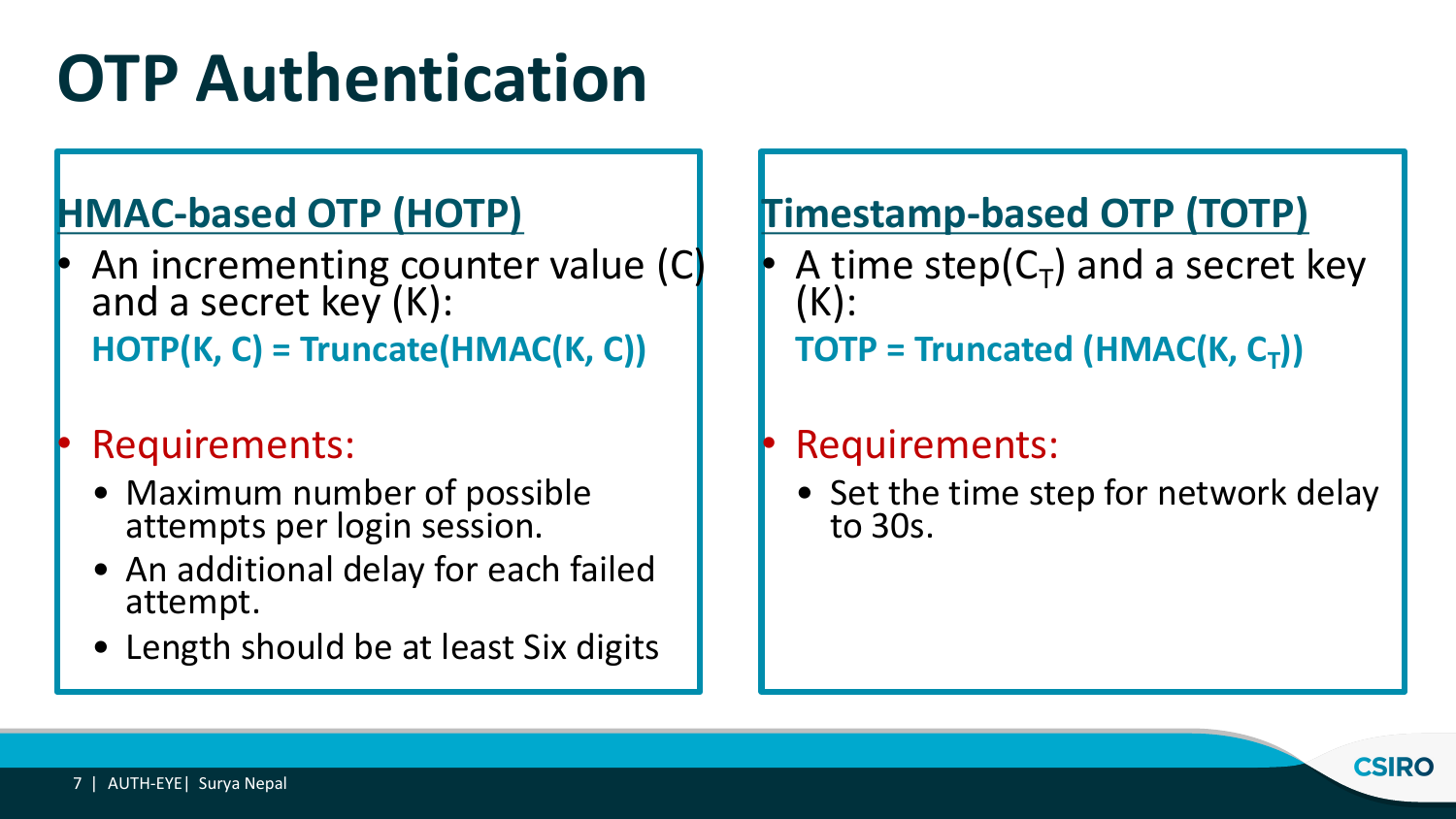### **Security Requirements for OTP**

#### RFC Requirements

True randomness OTP or strong cryptographic PRNG

#### Secure network channel (SSL/TLS)

#### Brute force attacks

Replay attacks

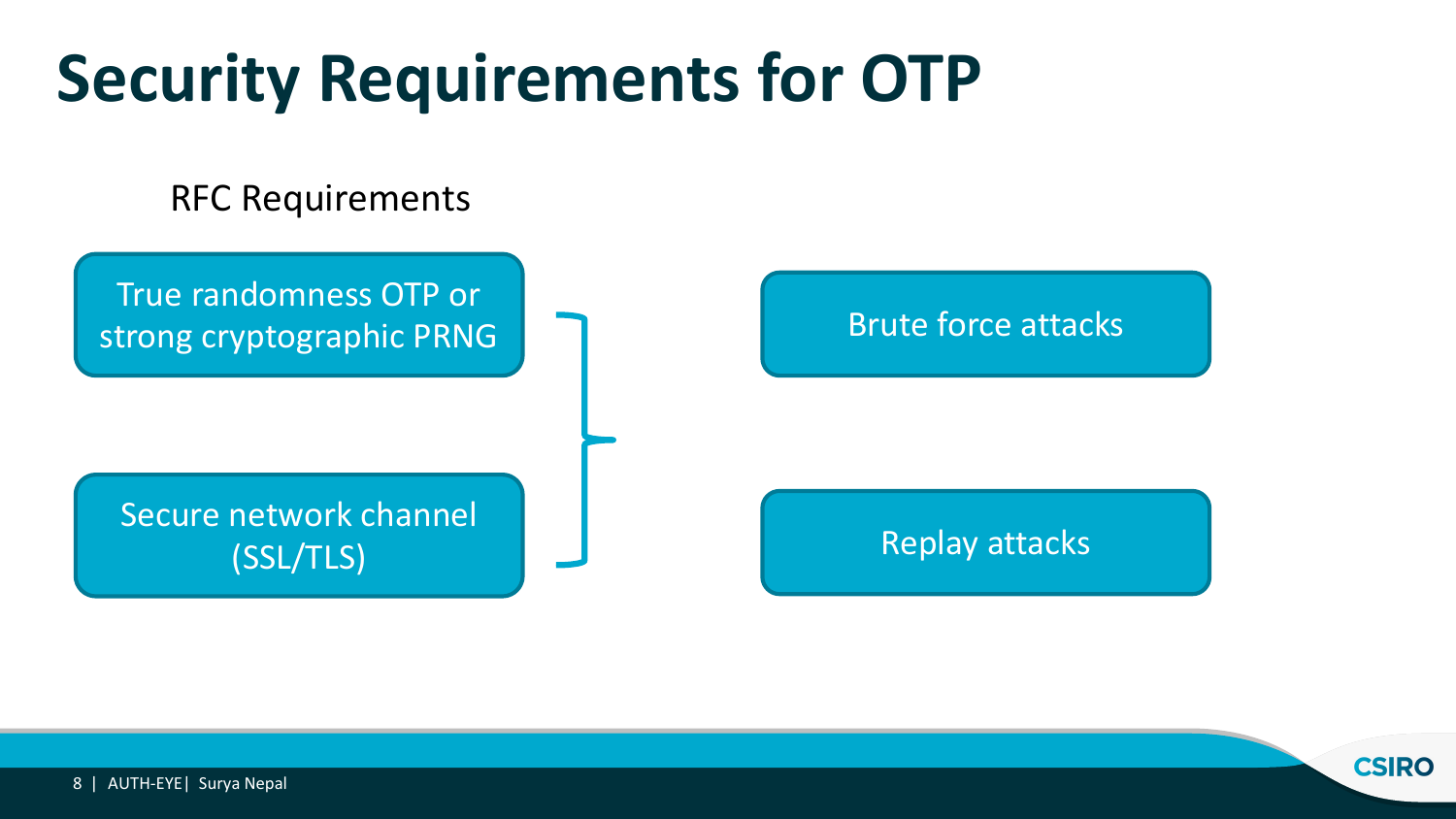#### **OTP Rules**

| <b>Security Rules</b>                                                                                                                                                                                                                                                                                                                                                                                                                                                                              | <b>Description</b>                                                             |
|----------------------------------------------------------------------------------------------------------------------------------------------------------------------------------------------------------------------------------------------------------------------------------------------------------------------------------------------------------------------------------------------------------------------------------------------------------------------------------------------------|--------------------------------------------------------------------------------|
| <b>Rule 1: OTP Randomness</b>                                                                                                                                                                                                                                                                                                                                                                                                                                                                      | Use a random value as an OTP for authentication.                               |
| Rule 2: OTP Length                                                                                                                                                                                                                                                                                                                                                                                                                                                                                 | Generate an OTP value with at least six digit.                                 |
| <b>Rule 3: Retry Attempts</b>                                                                                                                                                                                                                                                                                                                                                                                                                                                                      | Set a limit on the number of validation attempts.                              |
| <b>Rule 4: OTP Consumption</b>                                                                                                                                                                                                                                                                                                                                                                                                                                                                     | Only allow each OTP value to be consumed once.                                 |
| <b>Rule 5: OTP Expiration</b>                                                                                                                                                                                                                                                                                                                                                                                                                                                                      | Reject expired OTP values generated by the TOTP<br>algorithm.                  |
| Rule 6: OTP Renewal Interval                                                                                                                                                                                                                                                                                                                                                                                                                                                                       | OTP values generated by the TOTP algorithm should be<br>valid for at most 30s. |
| $\Gamma$ $\Gamma$ $\Gamma$ $\Gamma$ $\Gamma$ $\Gamma$<br>$\overline{11}$ $\overline{1}$ $\overline{1}$ $\overline{1}$ $\overline{1}$ $\overline{1}$ $\overline{1}$ $\overline{1}$ $\overline{1}$ $\overline{1}$ $\overline{1}$ $\overline{1}$ $\overline{1}$ $\overline{1}$ $\overline{1}$ $\overline{1}$ $\overline{1}$ $\overline{1}$ $\overline{1}$ $\overline{1}$ $\overline{1}$ $\overline{1}$ $\overline{1}$ $\overline{1}$ $\overline{1}$ $\overline{1}$ $\overline{1}$ $\overline$<br>TATH |                                                                                |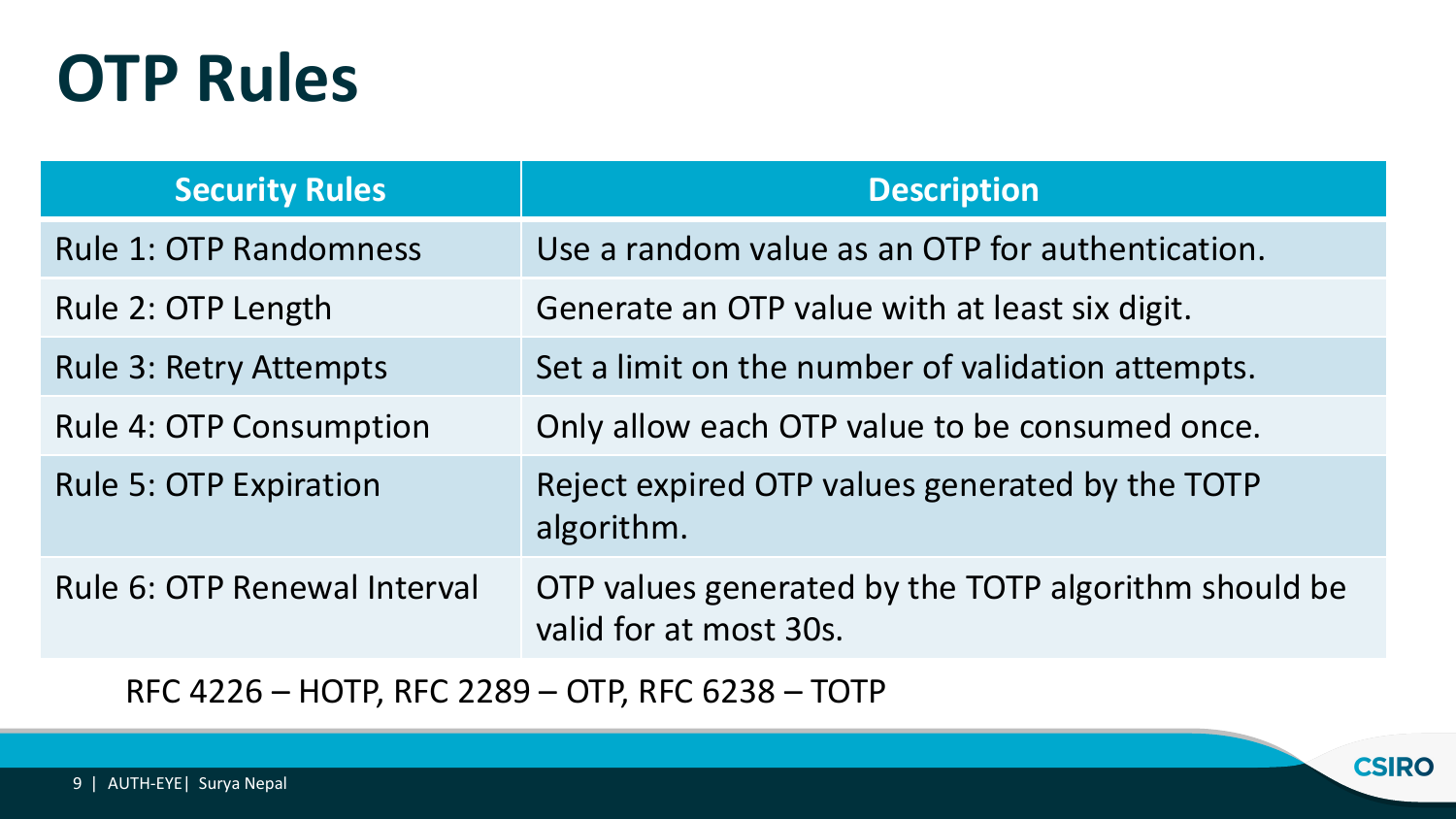### **Rule Violations – Single**

| <b>OTP Rules</b>               | <b>Violations/Attacks</b>           |
|--------------------------------|-------------------------------------|
| <b>Rule 1: OTP Randomness</b>  | Replay attacks                      |
| Rule 2: OTP Length             | <b>Brute-force attacks</b>          |
| <b>Rule 3: Retry Attempts</b>  | <b>Brute-force attacks</b>          |
| <b>Rule 4: OTP Consumption</b> | Replay attacks                      |
| <b>Rule 5: OTP Expiration</b>  | Unlimited time to discover the OTP  |
| Rule 6: OTP Renewal Interval   | A long time window to crack the OTP |

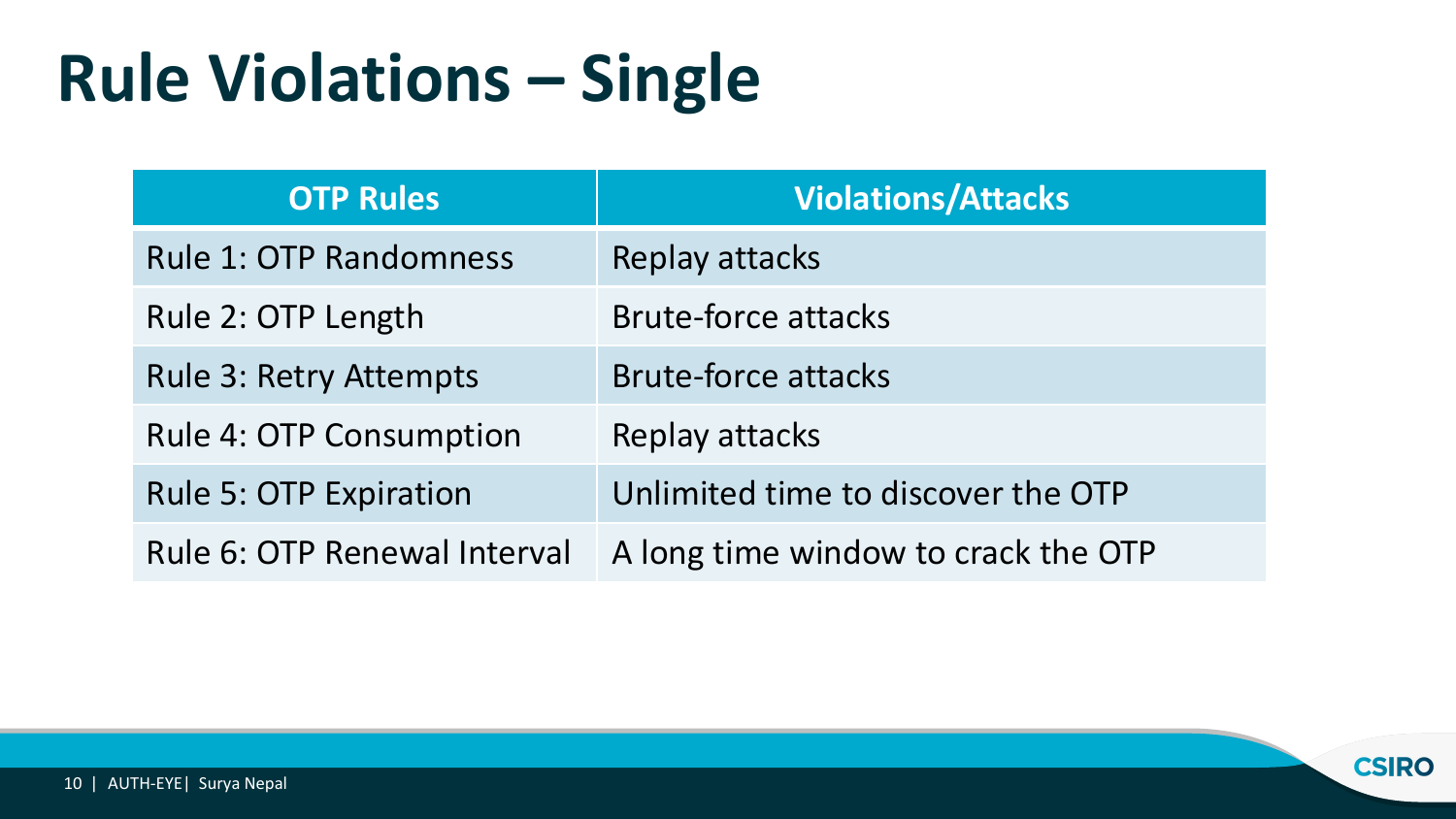### **Rule Violation – Multiple**

| <b>Rule Combination</b> | <b>Violation/Attacks</b>   |
|-------------------------|----------------------------|
| $R1$ + any other rules  | <b>Replay attacks</b>      |
| $R2 + R3$               | <b>Brute-force attacks</b> |
| $R4 + R5$               | <b>Replay attacks</b>      |
| $R2 + R3 + R6$          | <b>Brute-force attacks</b> |

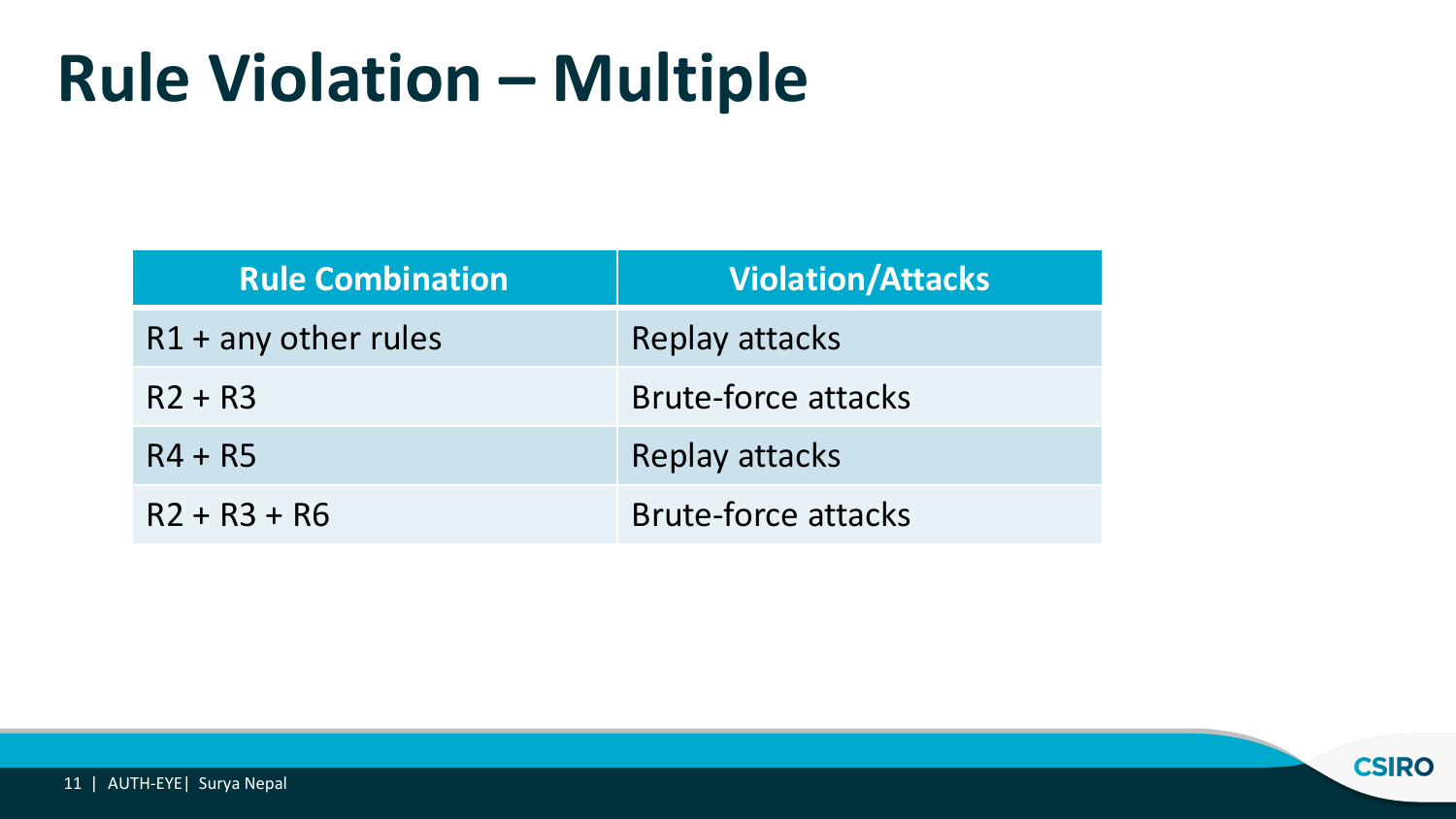### **Outline**

- Authentication in Android
- One-time password
- SMS OTP Analyzer
- Evaluation
- Conclusion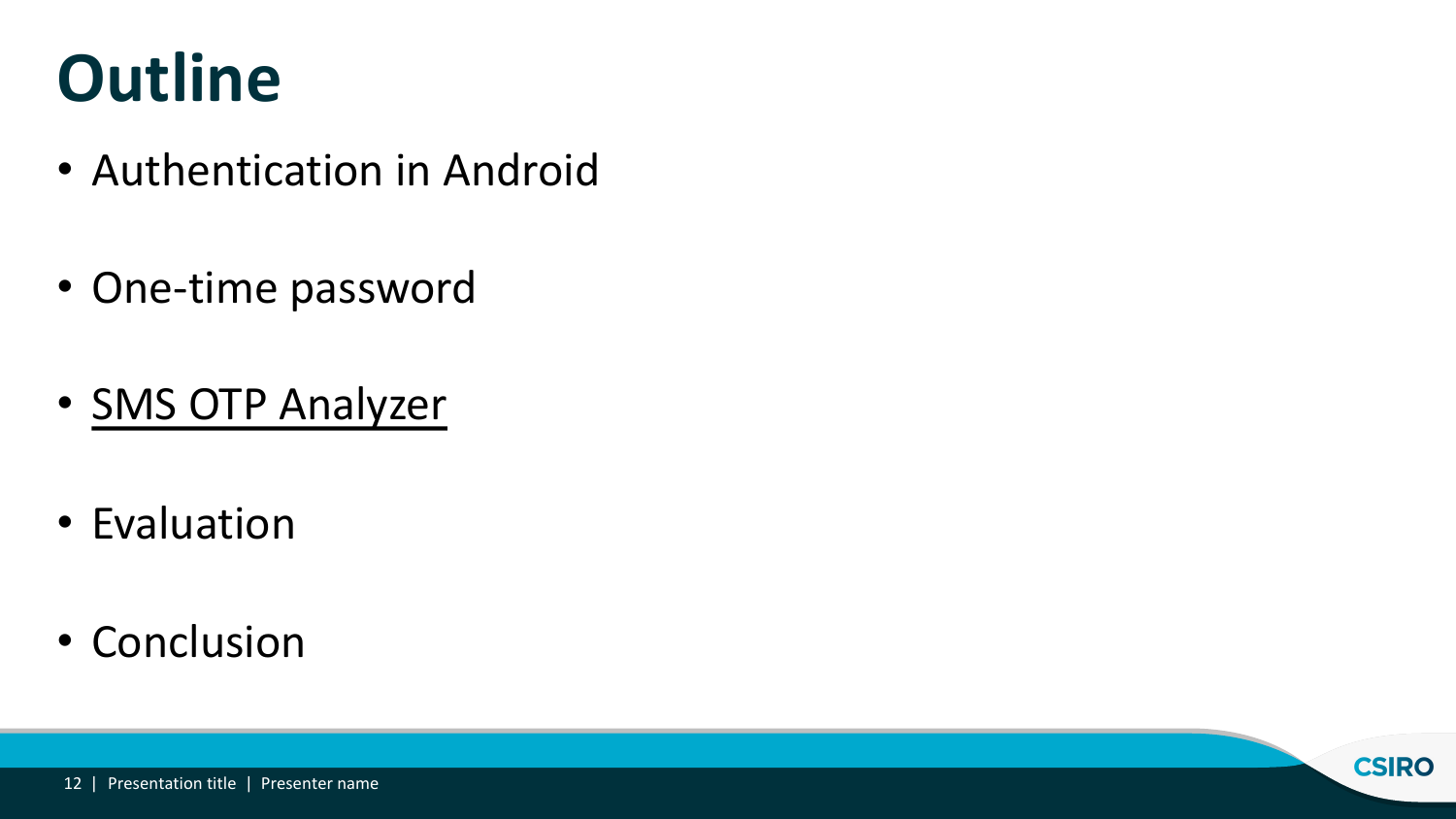

**Blackbox Analysis – execute apps to trigger the OTP validation functionalities.**

Without source code

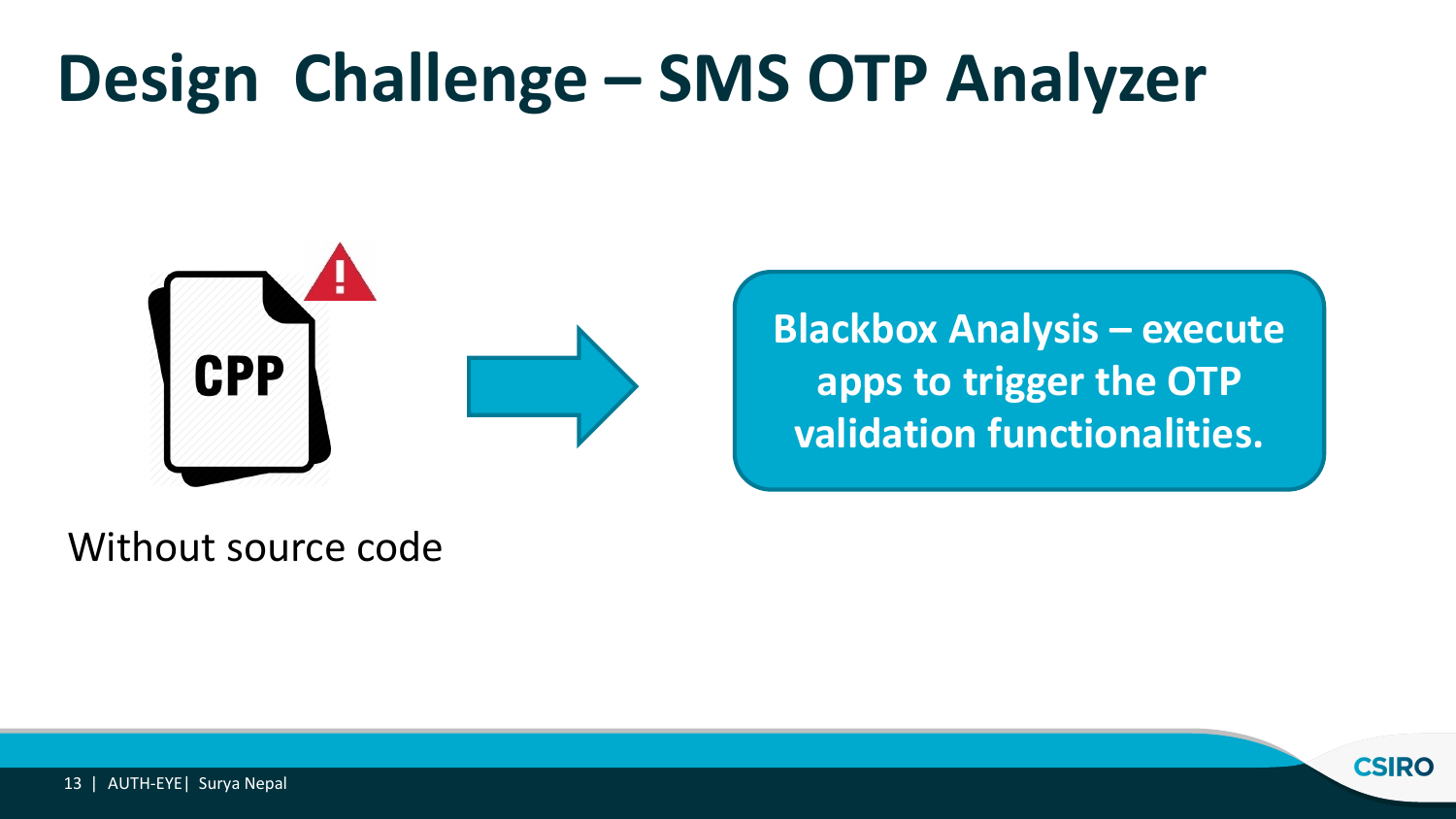

**Semantic Analysis – use Login Activity declarations and function information.**

Trigger OTP Validation System

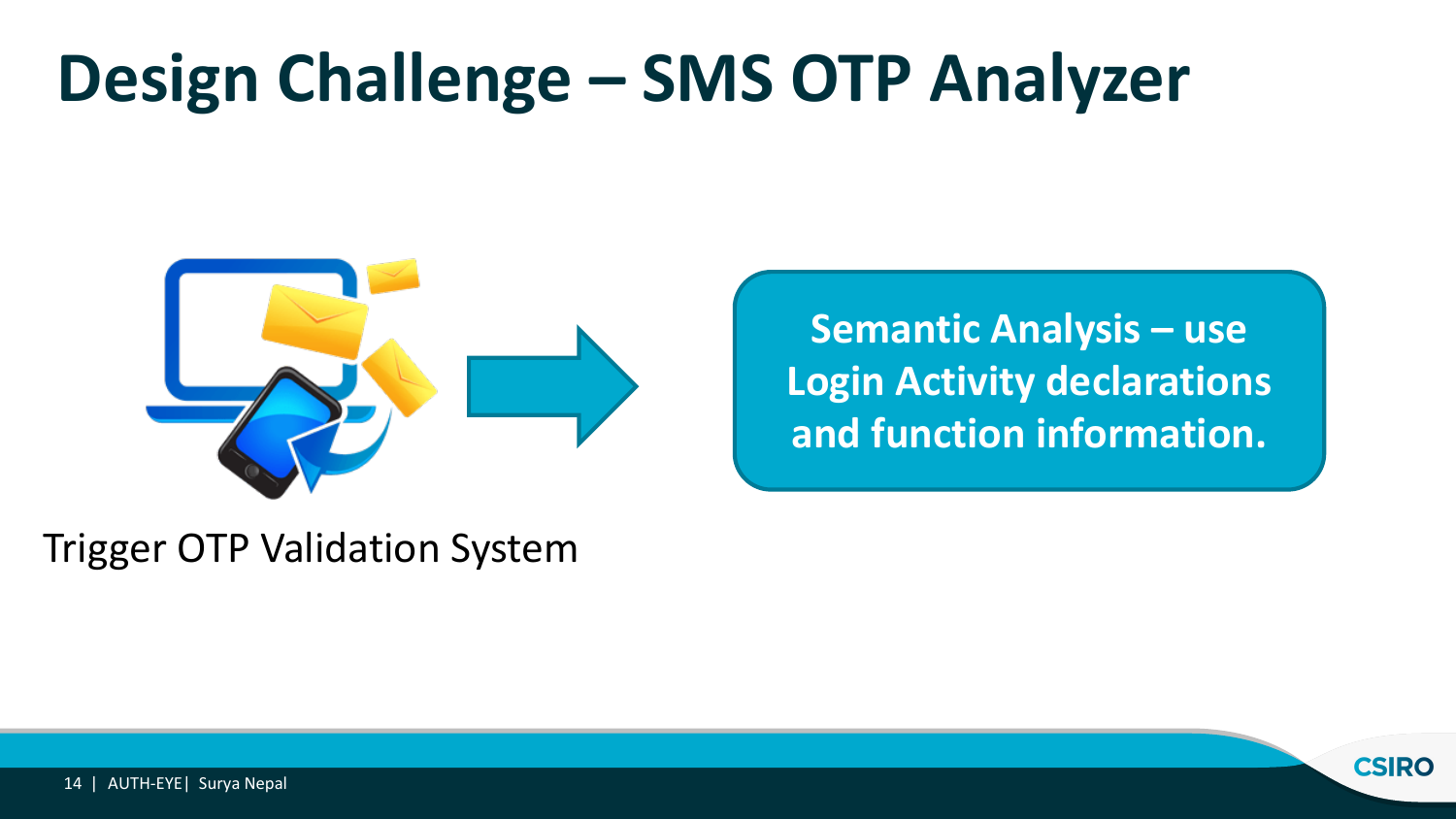

**Code Analysis – decompile the apk and collect widget information.**

Perform login

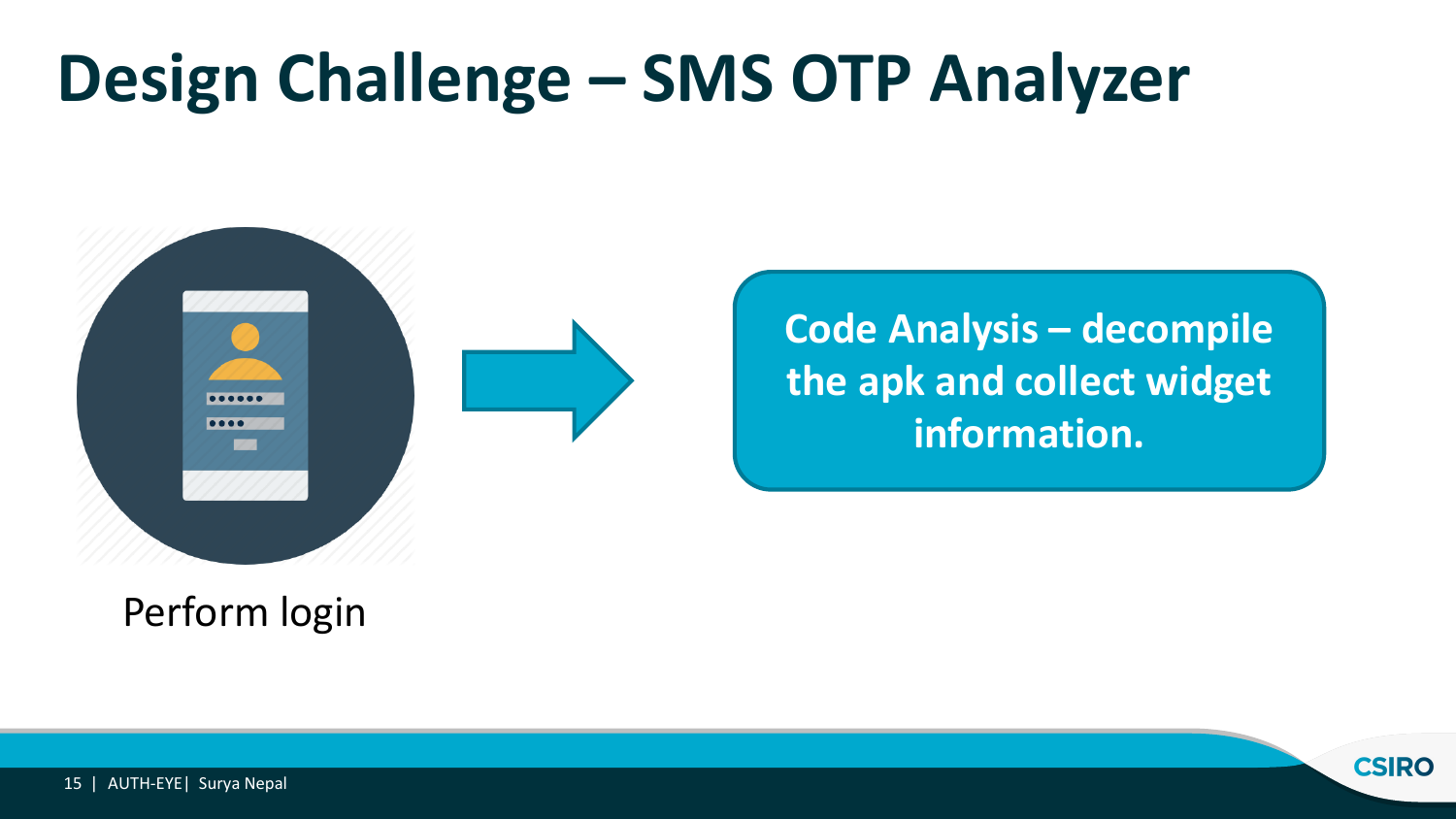

**Text Analysis – Examine altered fields in each message**

Analyze SMS message

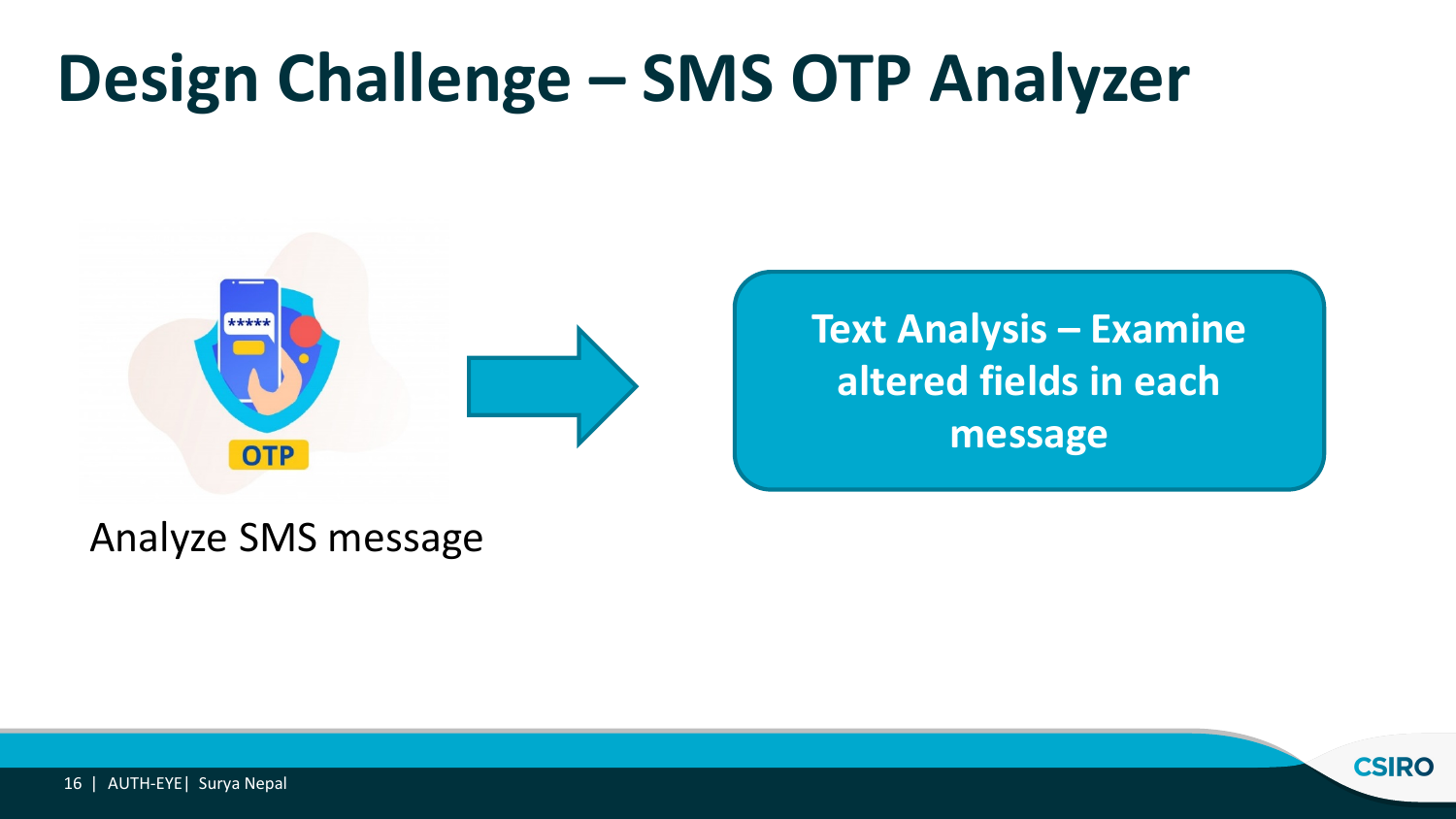## **SMS OTP Analyzer – AUTH-EYE**

#### **Login Code Detector:**

 $\checkmark$ App Decompilation  $\checkmark$  Login Activity Locating

#### **Auth Message Analyzer:**

 $\checkmark$  OTP Login Execution  $\checkmark$  Evaluating Rule Violations



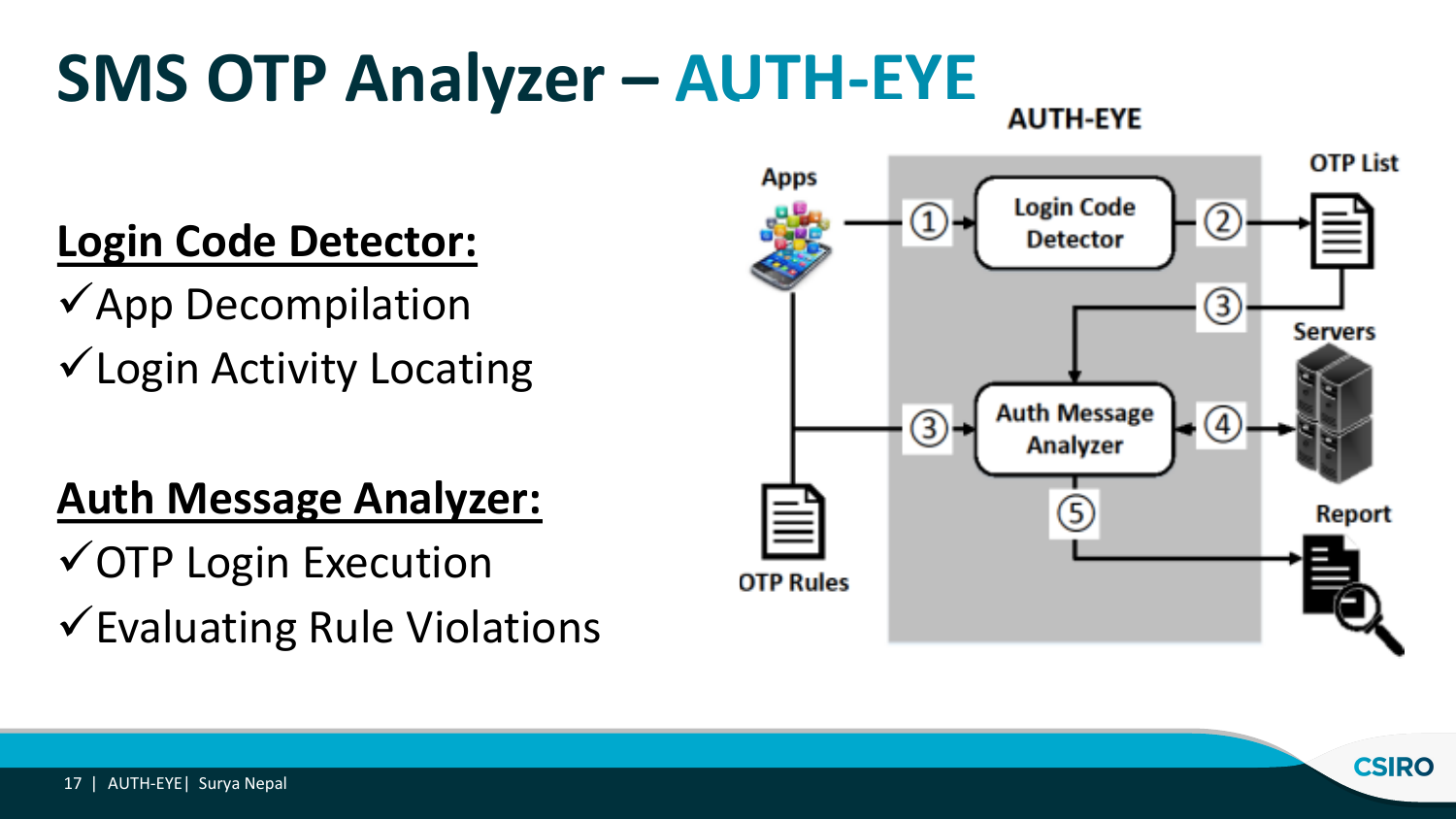## **SMS OTP Analyzer – AUTH-EYE**

#### **Login Code Detector:**

 $\checkmark$ App Decompilation  $\checkmark$  Login Activity Locating

**Auth Message Analyzer:**   $\checkmark$  OTP Login Execution  $\checkmark$  Evaluating Rule Violations

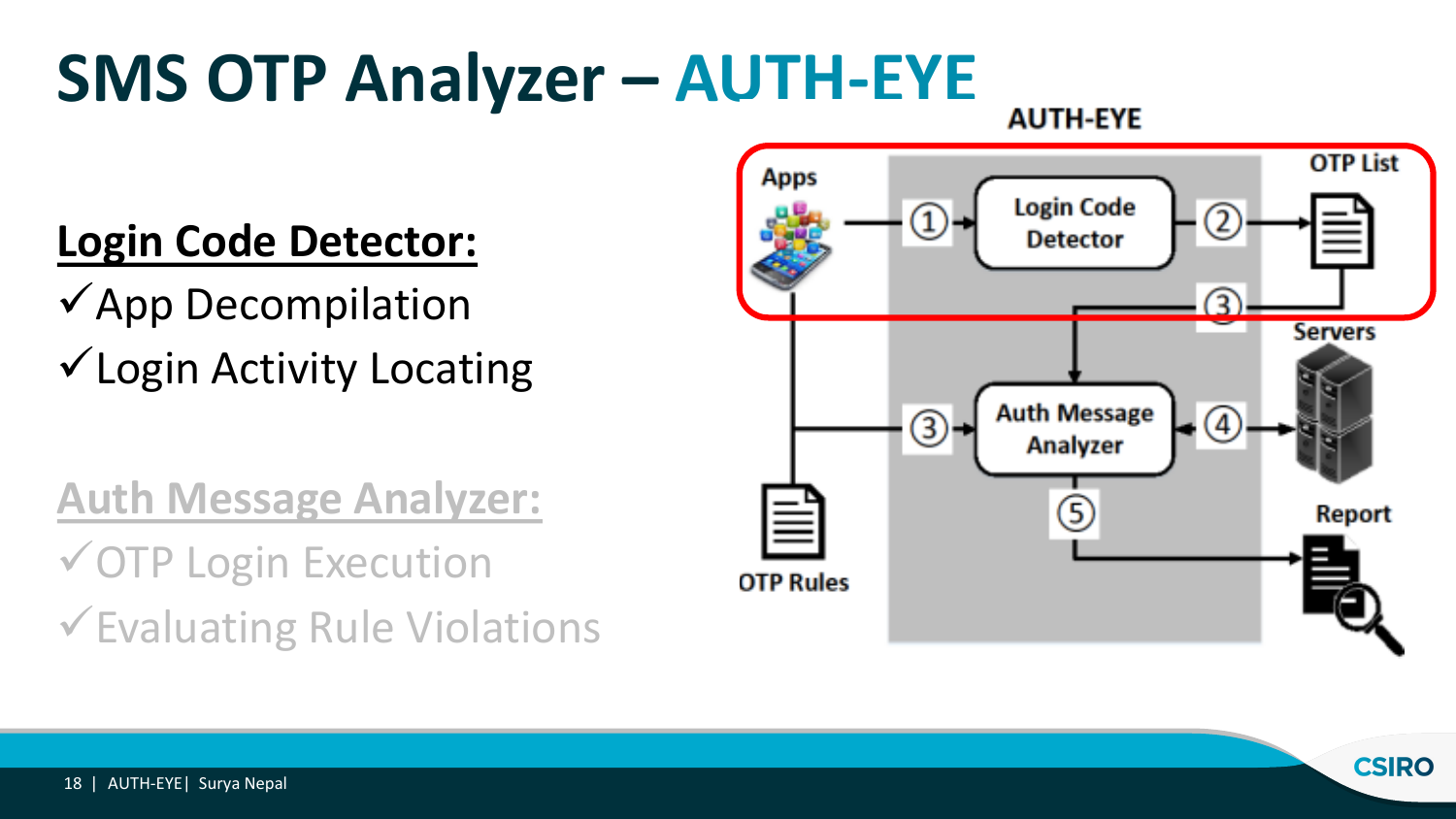### **AUTH-EYE: Login Code Detector**

- App Decompilation: JEB Android Decompiler
- Login Activity Locating:
	- Customized package selection

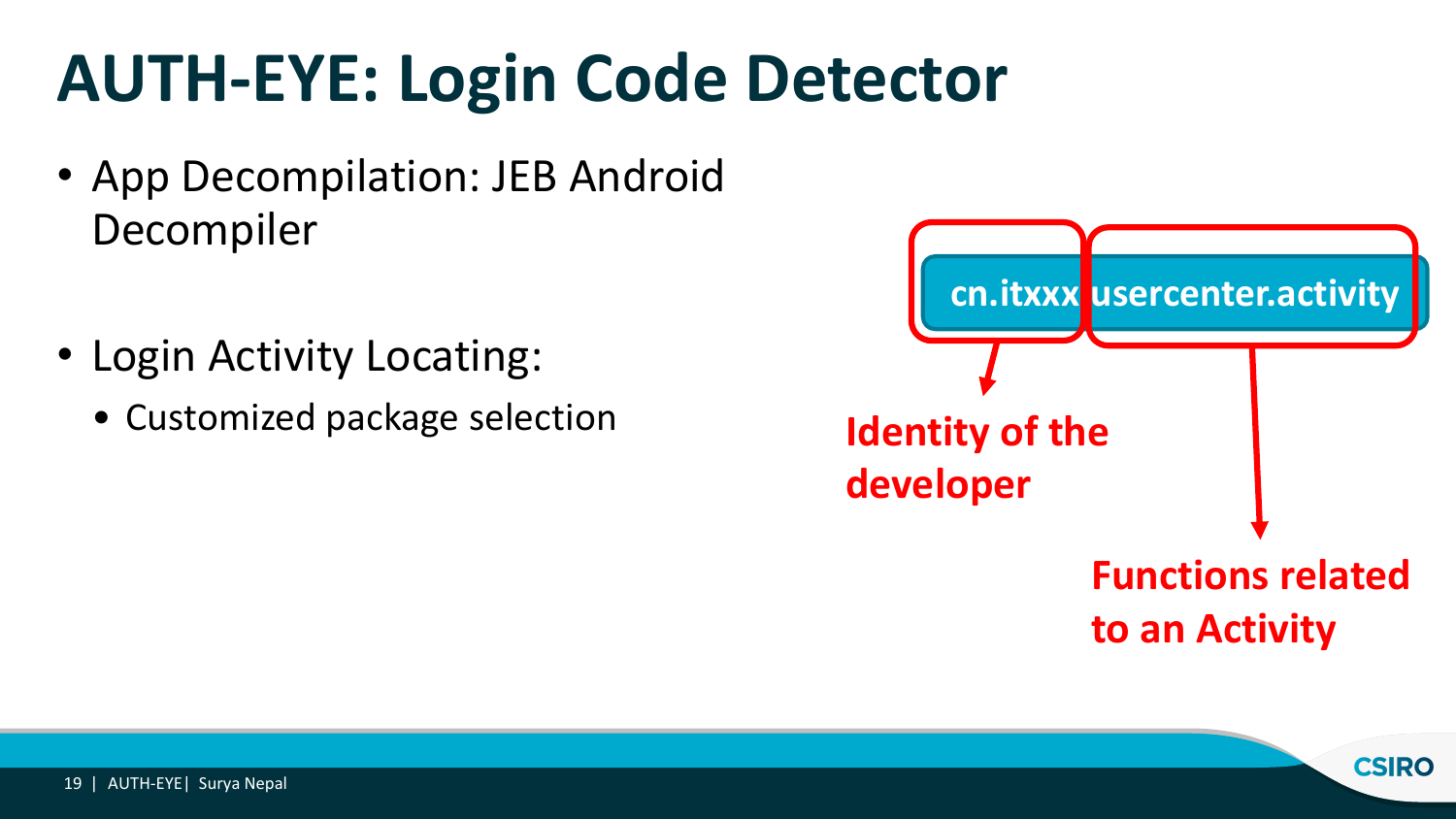## **AUTH-EYE: Login Code Detector**

- App Decompilation: JEB Android Decompiler
- Login Activity Locating:
	- Customized package selection
	- Login Function Identification



**CSIRO**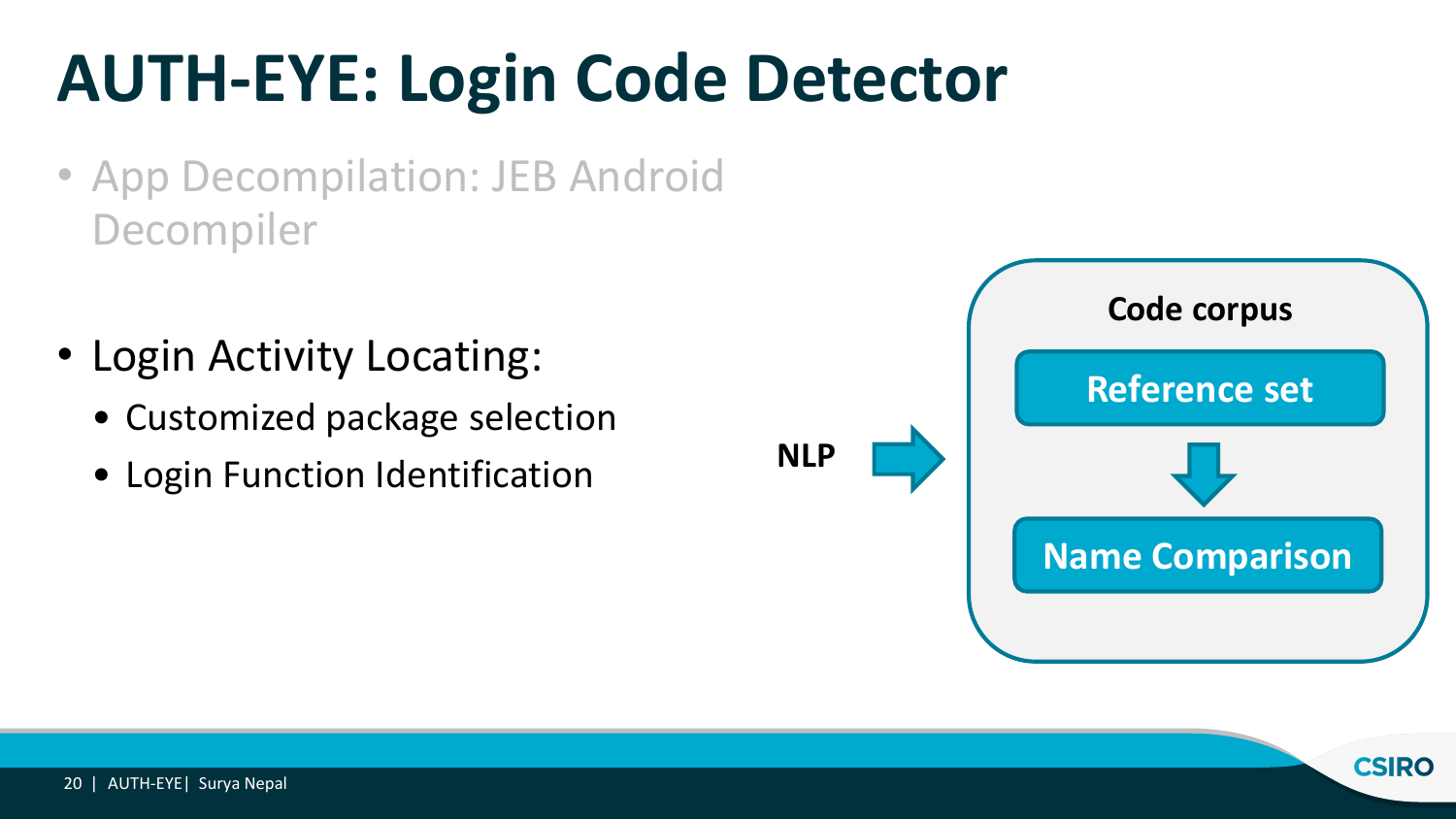## **AUTH-EYE: Login Code Detector**

- App Decompilation: JEB Android Decompiler
- Login Activity Locating:
	- Customized package selection
	- Login Function Identification
	- SMS OTP Identification



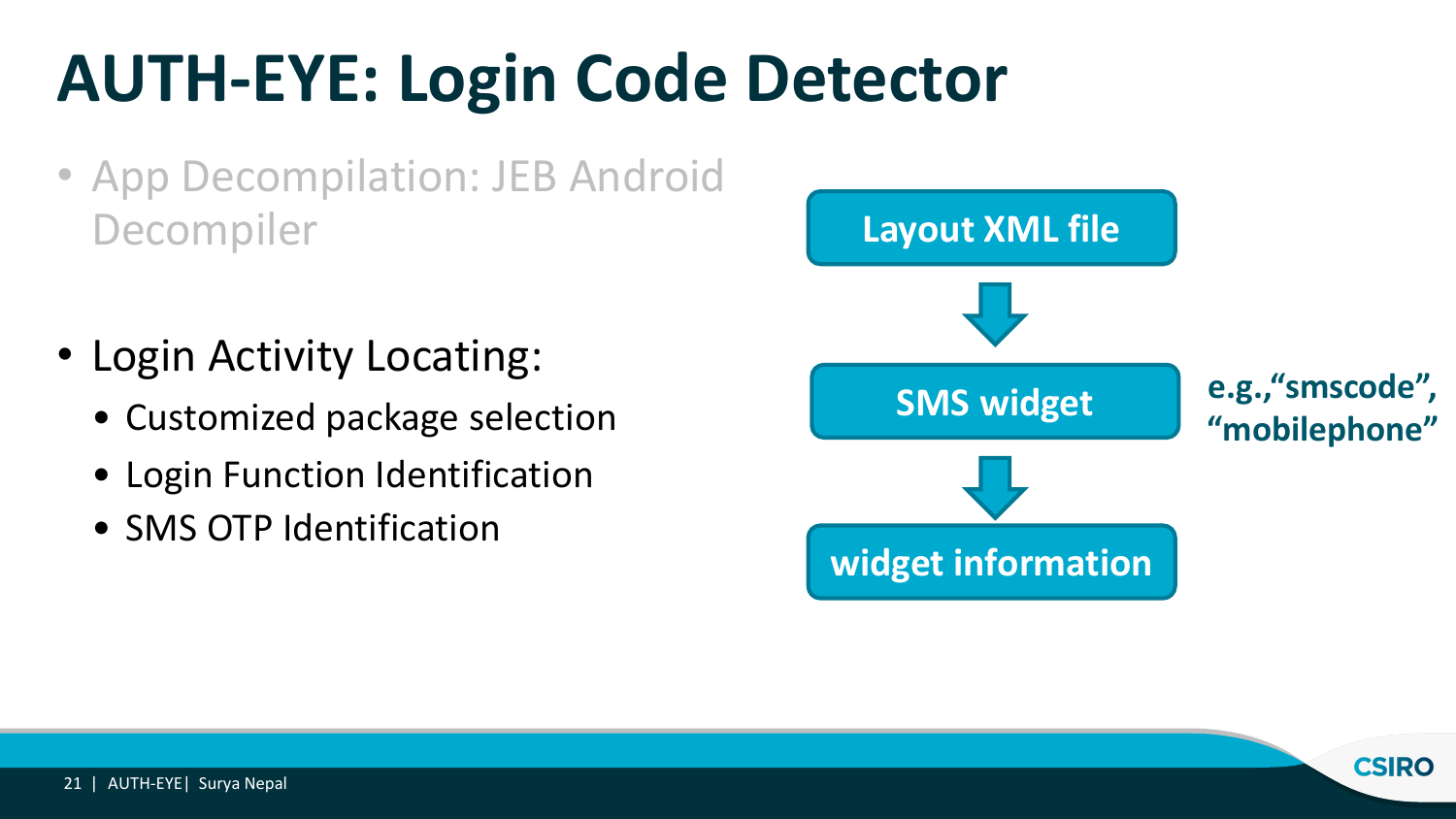## **Design**

SMS OTP Analyzer – **AUTH-EYE**

**Login Code Detector:**   $\checkmark$  App Decompilation  $\checkmark$  Login Activity Locating

#### **Auth Message Analyzer:**

 $\checkmark$  OTP Login Execution  $\checkmark$  Evaluating Rule Violations

#### **OTP List Apps Login Code** 2 **Detector** ⋒ **Servers Auth Message**  $\left( \widehat{4} \right)$ **Analyzer** G **Report OTP Rules**

**CSIRO** 

**AUTH-EYE**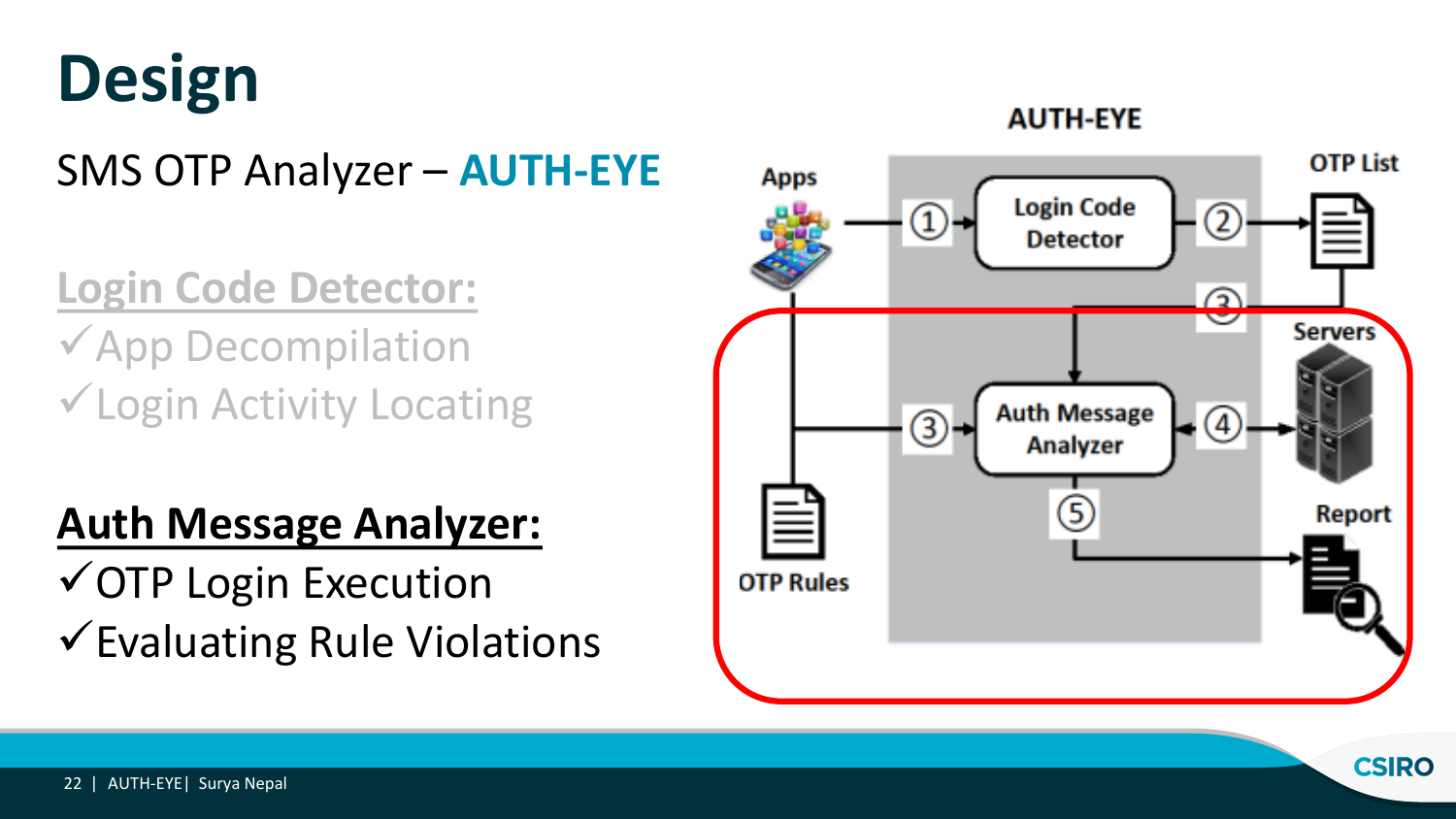- OTP Login Execution:
	- Monkey tool trigger SMS OTP login Activities.
	- Response Message Analysis



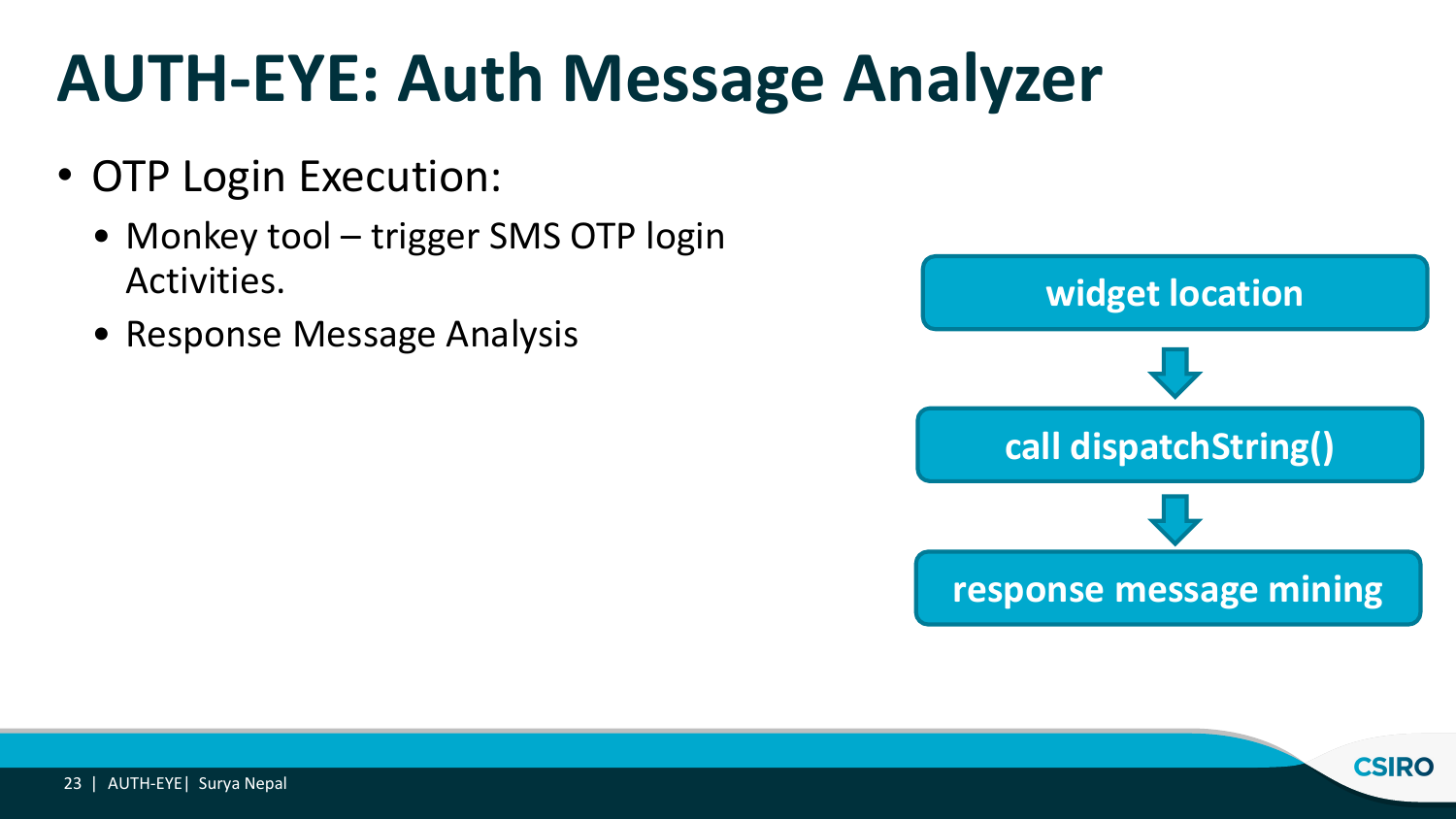- OTP Login Execution
- Evaluating Rule Violations
	- R1: OTP Randomness



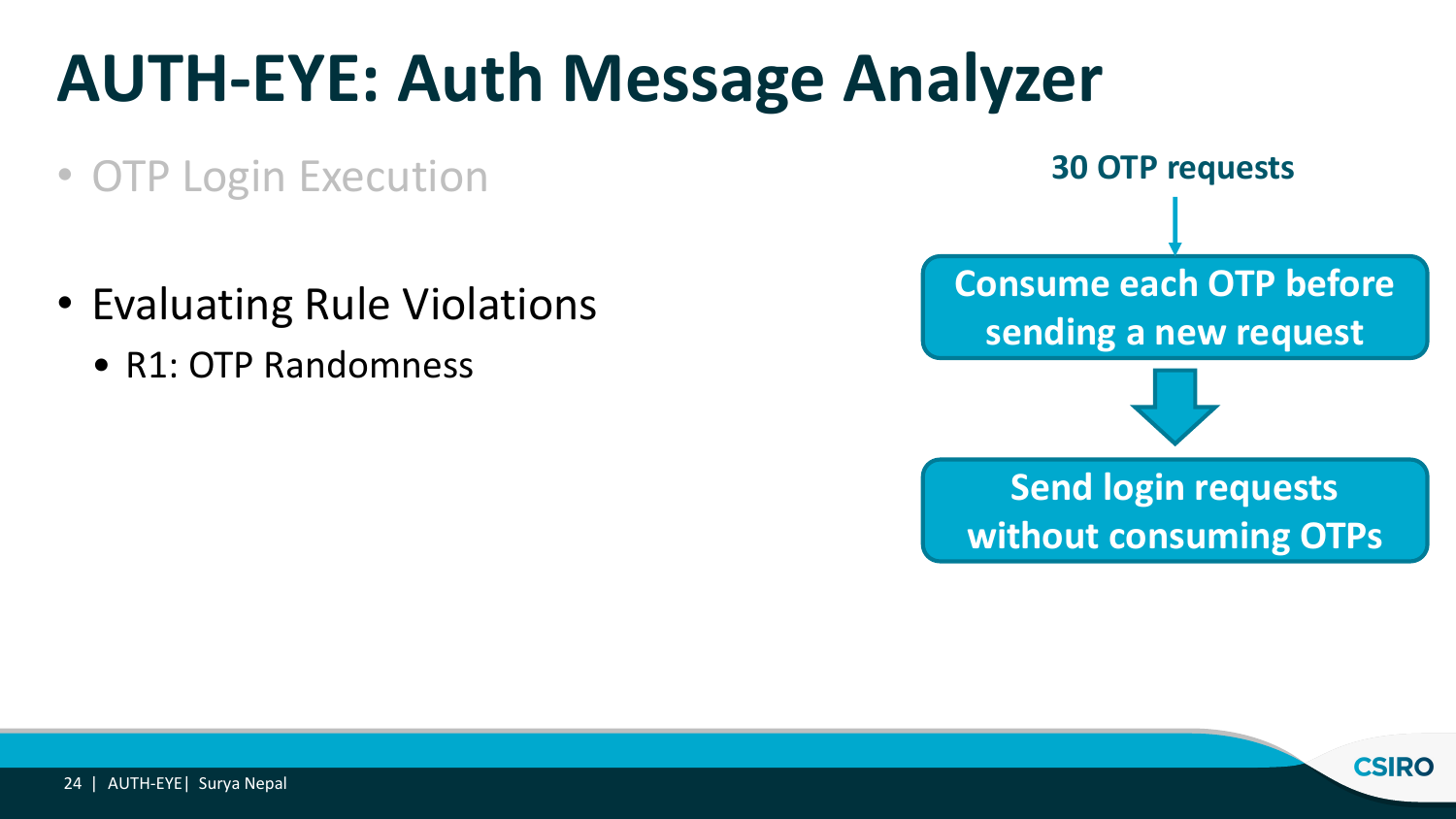- OTP Login Execution
- Evaluating Rule Violations
	- R1: OTP Randomness
	- R2: OTP Length



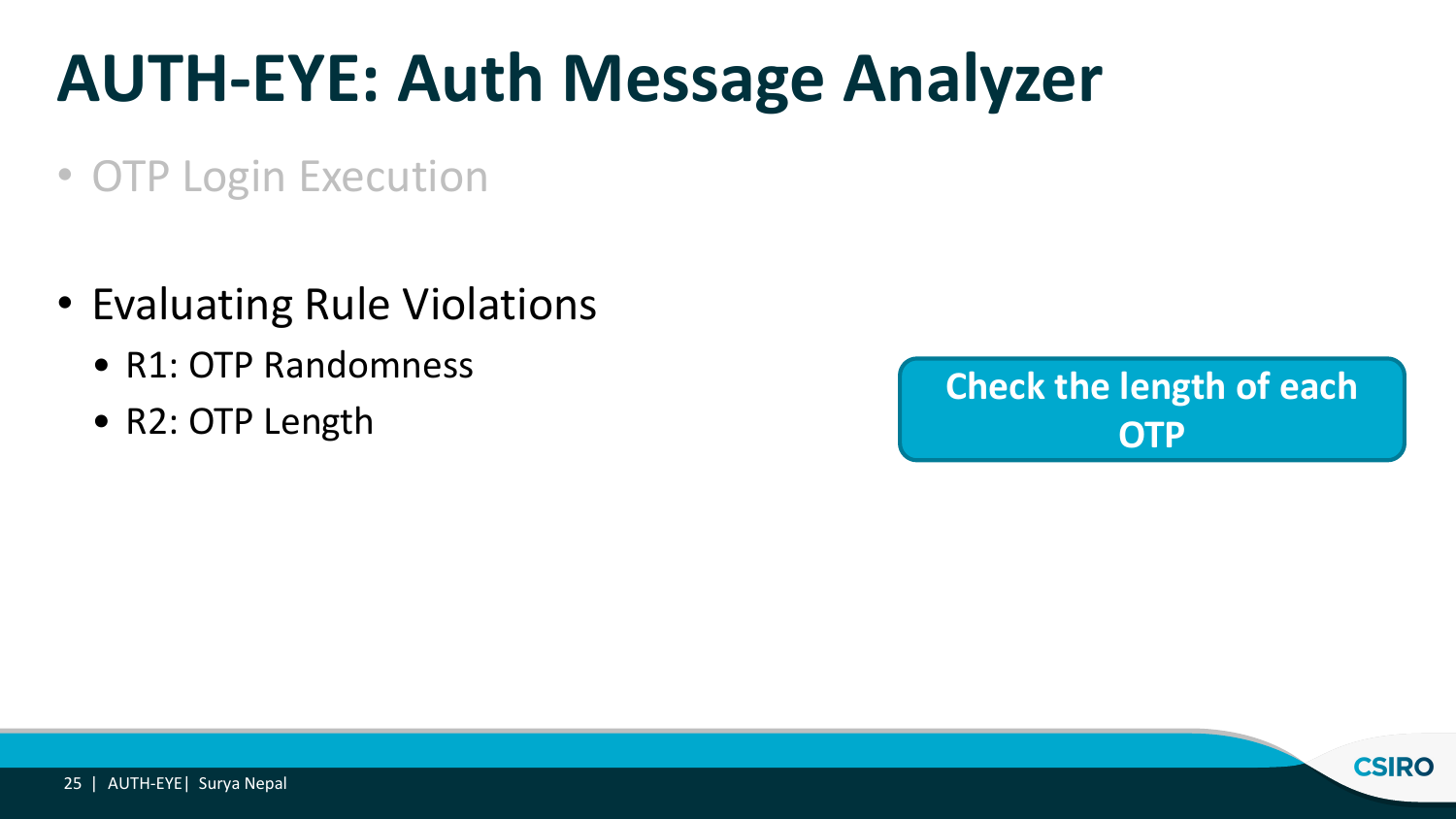- OTP Login Execution:
- Evaluating Rule Violations
	- R1: OTP Randomness
	- R2: OTP Length
	- R3: Retry Attempts

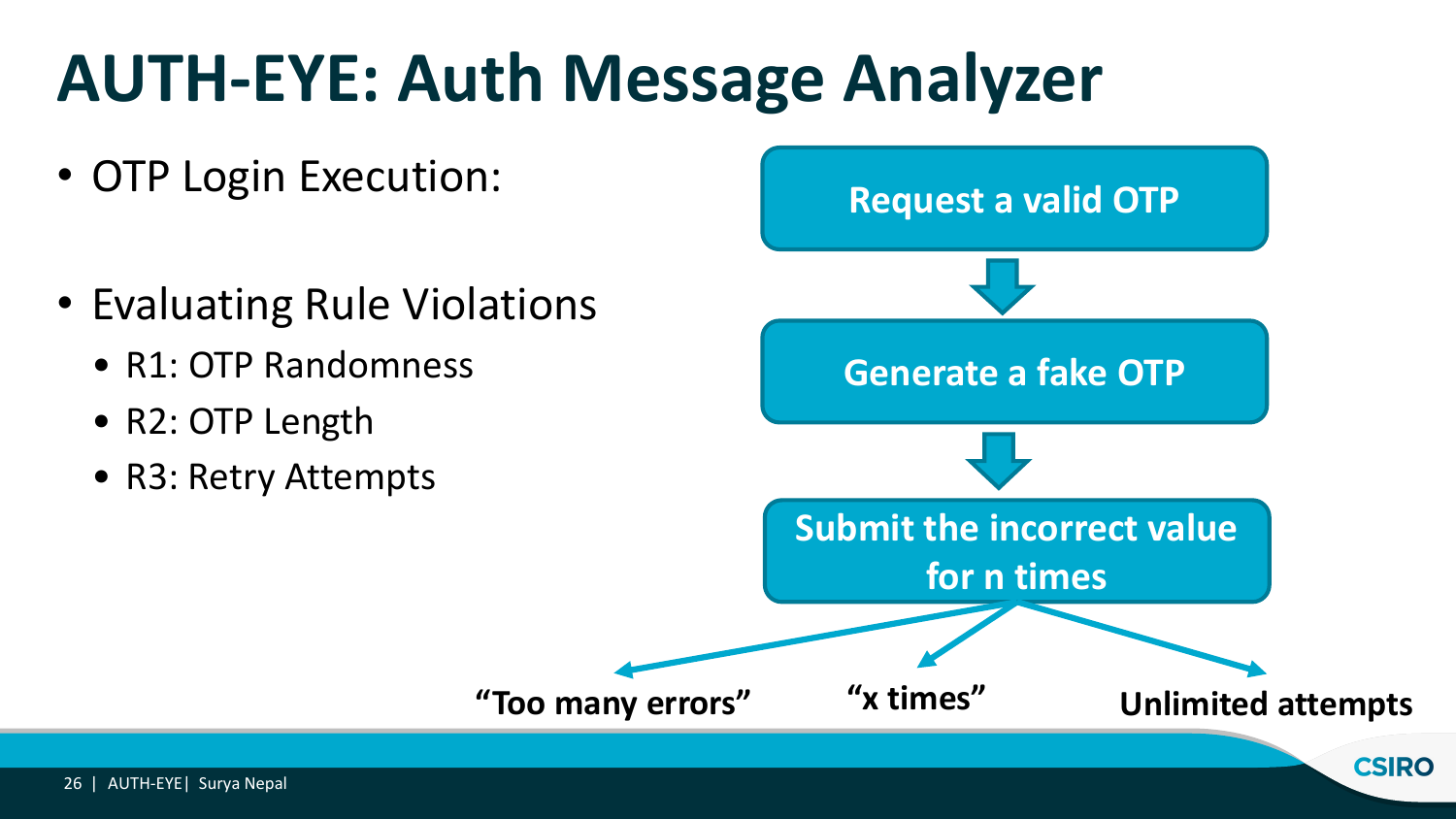- OTP Login Execution:
- Evaluating Rule Violations
	- R1: OTP Randomness
	- R2: OTP Length
	- R3: Retry Attempts
	- R4: OTP Consumption



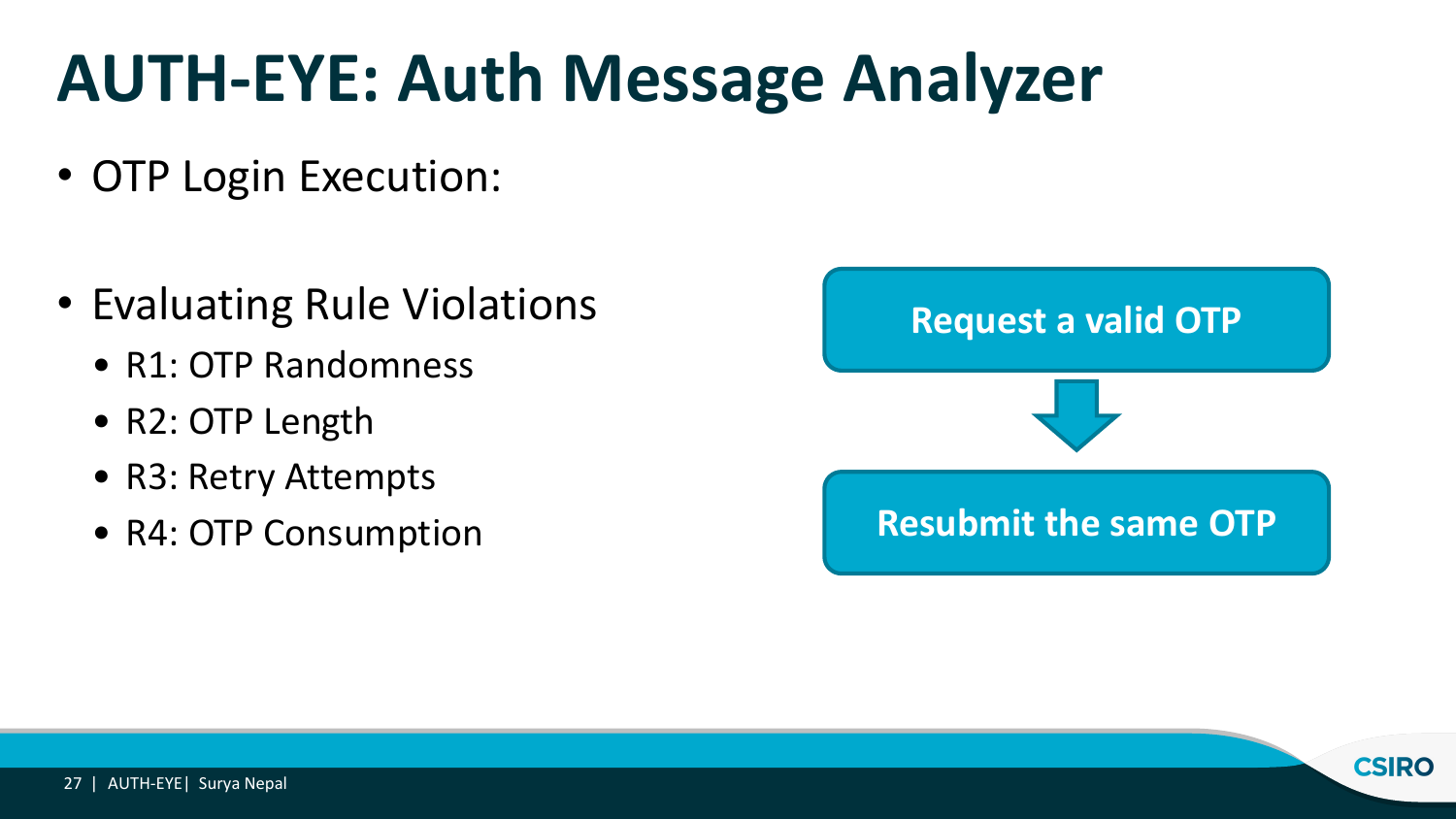- OTP Login Execution:
- Evaluating Rule Violations
	- R1: OTP Randomness
	- R2: OTP Length
	- R3: Retry Attempts
	- R4: OTP Consumption
	- R5: OTP Expiration

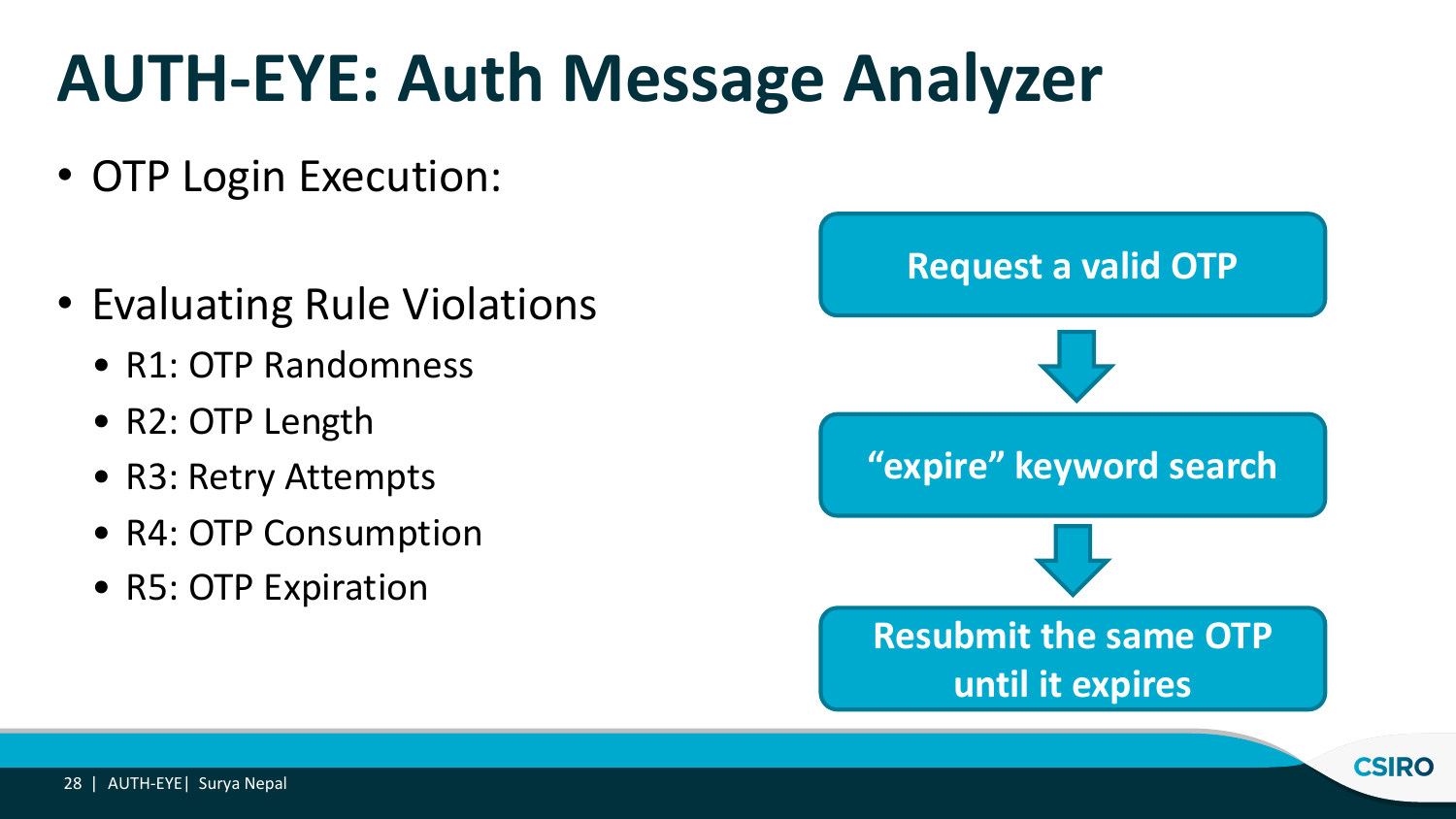- OTP Login Execution:
- Evaluating Rule Violations
	- R1: OTP Randomness
	- R2: OTP Length
	- R3: Retry Attempts
	- R4: OTP Consumption
	- R5: OTP Expiration
	- R6 OTP Renewal Interval



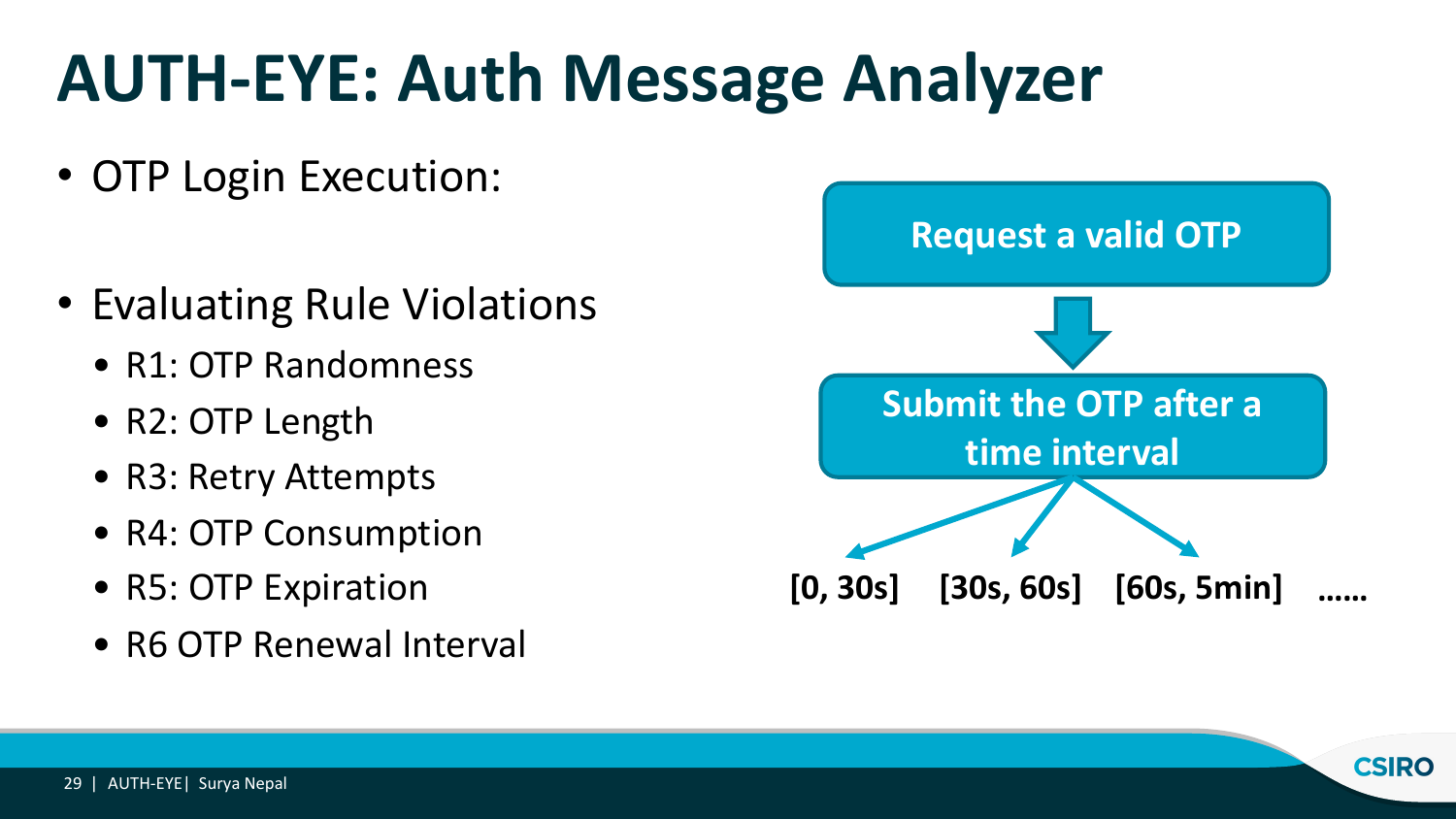### **Outline**

- Authentication in Android
- One-time password
- SMS OTP Analyzer
- Evaluation
- Conclusion

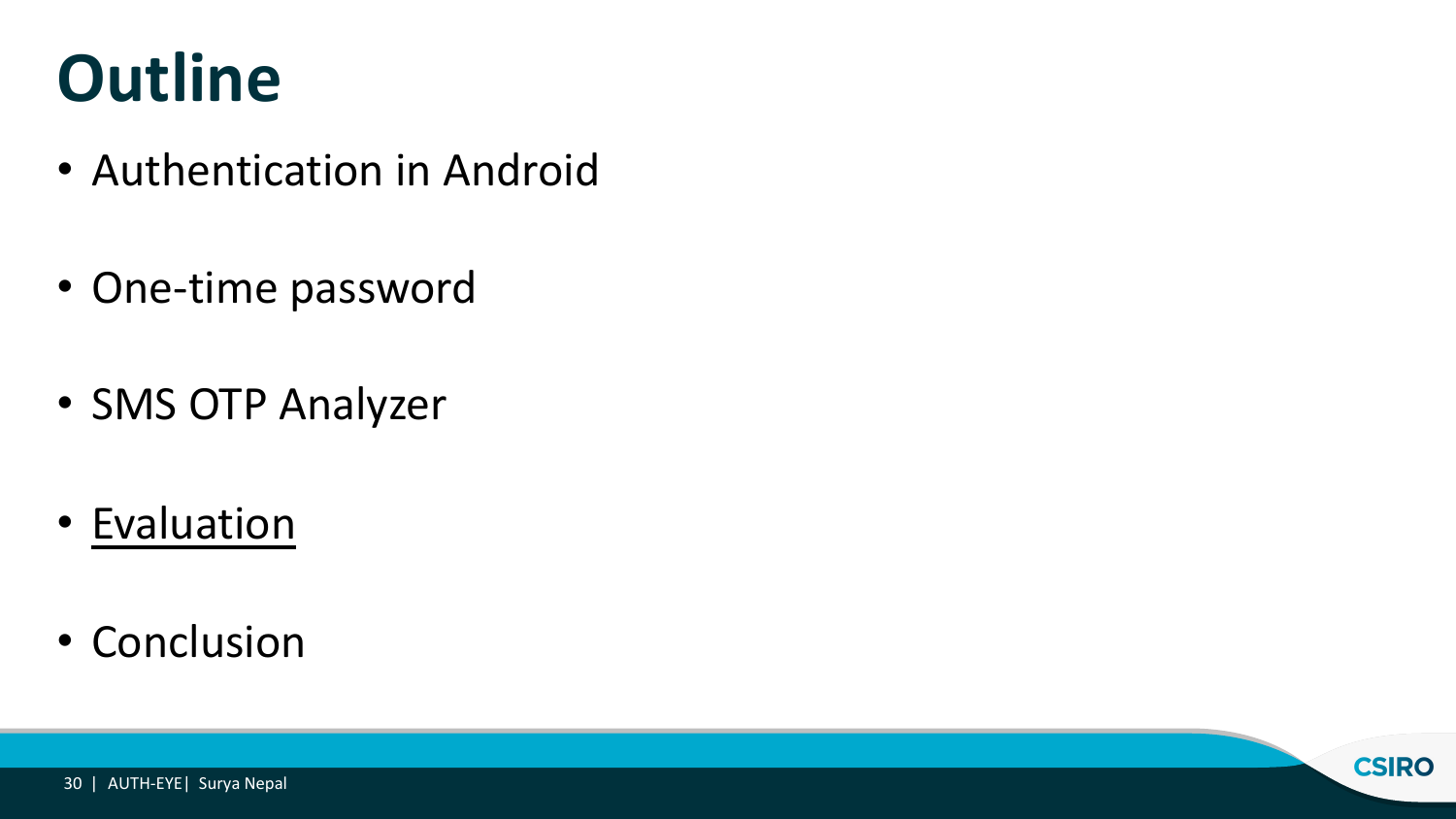#### **Evaluation**

- Dataset
	- From: GooglePlay Store and Tencent App Store
	- Total: 3,303 apps
	- Categories: 21 Beauty, Books & Reference, Communication, Education, Entertainment, Finance, Health & Fitness, Lifestyle, Map & Navigation, Medical, Music & Audio, News & Magazine, Parenting, Personalization, Photography, Productivity, Shopping, Social, Tool, Travel & Local, Video Player & Editors.
	- Successfully analyzed **1,364** apps (648 failed to be decompiled, 1,298 crashed during SMS OTP analysis).

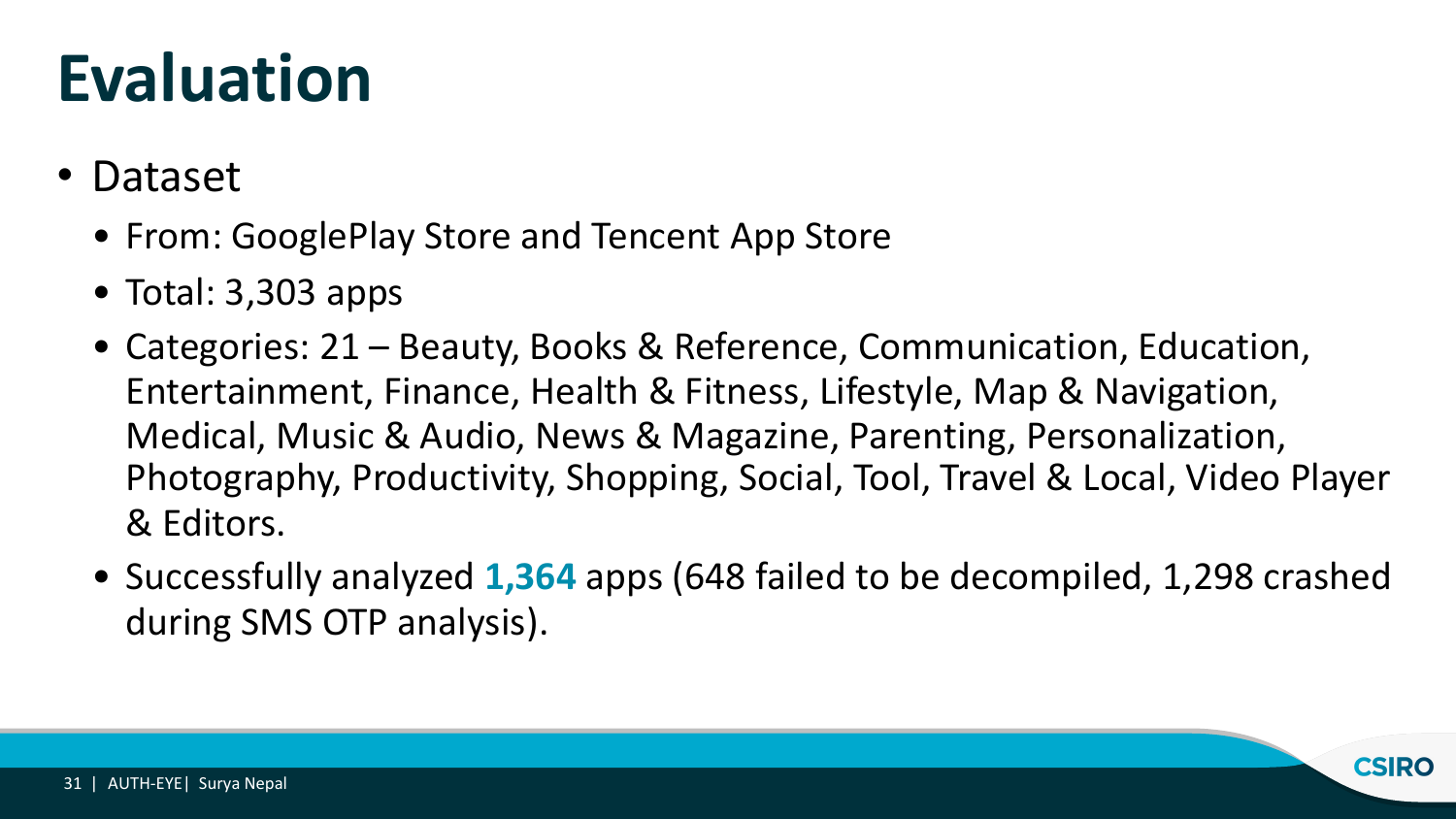## **Results – OTP Login Activity Identify**

- AUTH-EYE identified 1,069 (out of 1,364) apps with login activities, we manually inspected the apps and found **934** implemented login activities.
- **544** apps used OTP authentication
- 354 (out of 544) apps use two- factor authentication

| <b>Login Activity Names</b> | # of apps |
|-----------------------------|-----------|
| Login                       | 105       |
| LoginSuccess                | 53        |
| doLogin                     | 37        |
| smsLogin                    | 18        |
| onLogin                     | 16        |
| requestLogin                | 14        |
| startLogin                  | 14        |

**CSIRO**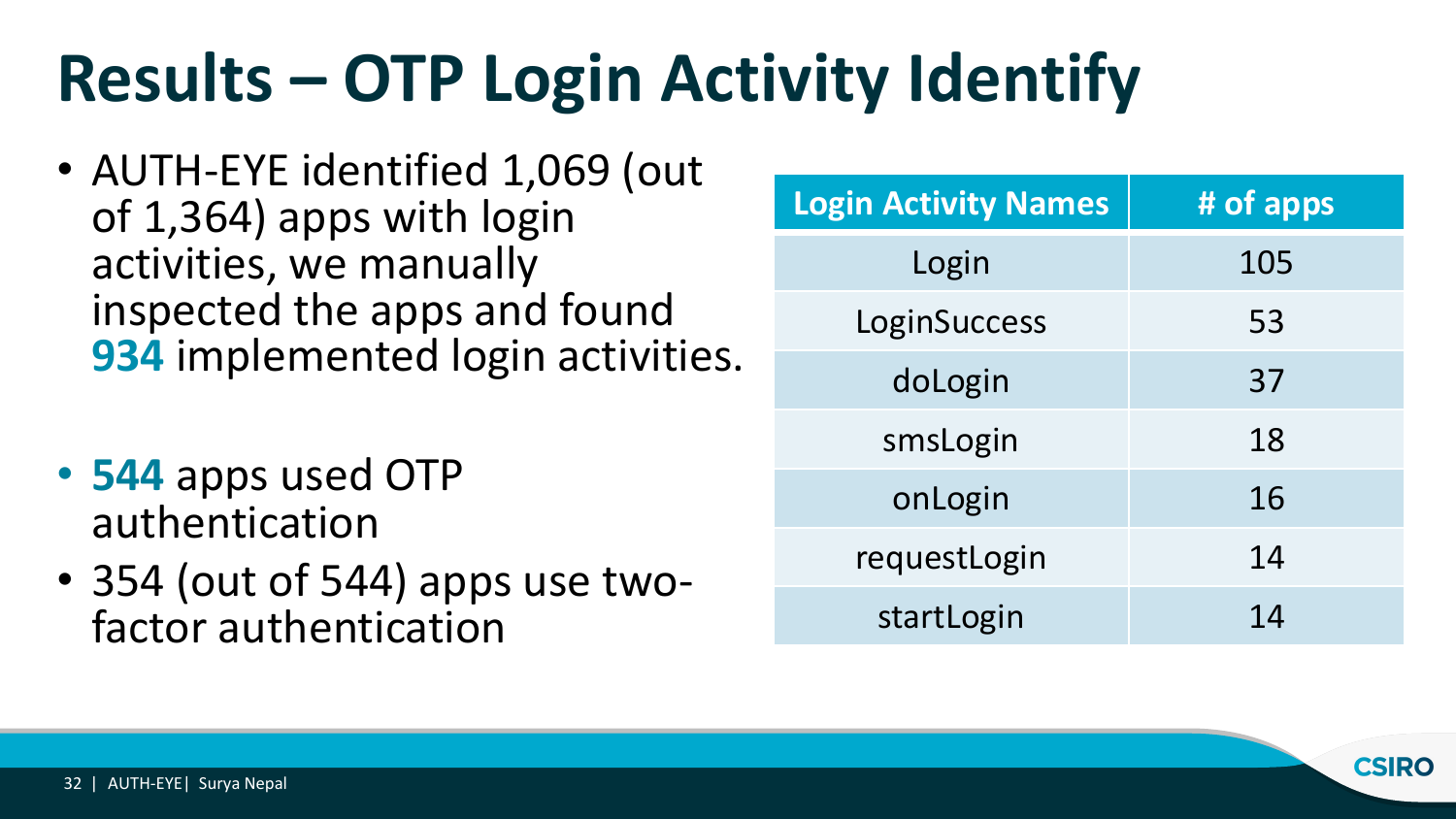#### **Results – OTP Rules Violations**

| <b>Rules</b>               | # of apps |
|----------------------------|-----------|
| R6: OTP Renewal Interval   | 536       |
| <b>R3: Retry Attempts</b>  | 324       |
| R2: OTP Length             | 209       |
| <b>R4: OTP Consumption</b> | 106       |
| <b>R1: OTP Randomness</b>  | 71        |
| <b>R5: OTP Expiration</b>  | 41        |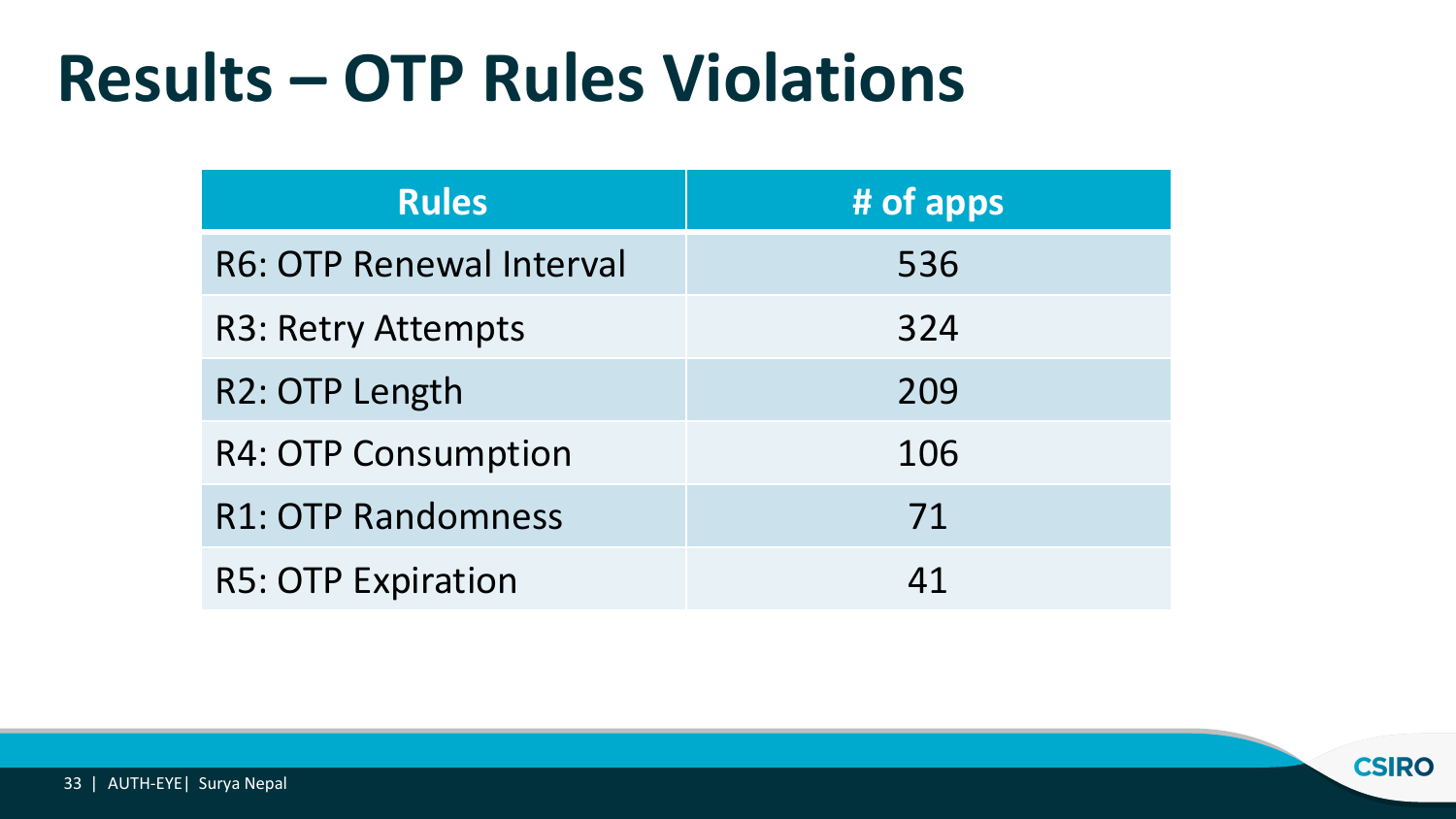#### **Results – R6 : OTP Renewal Interval**

- Only 8 apps follow this requirement.
- 165 apps do not renew their OTP values.

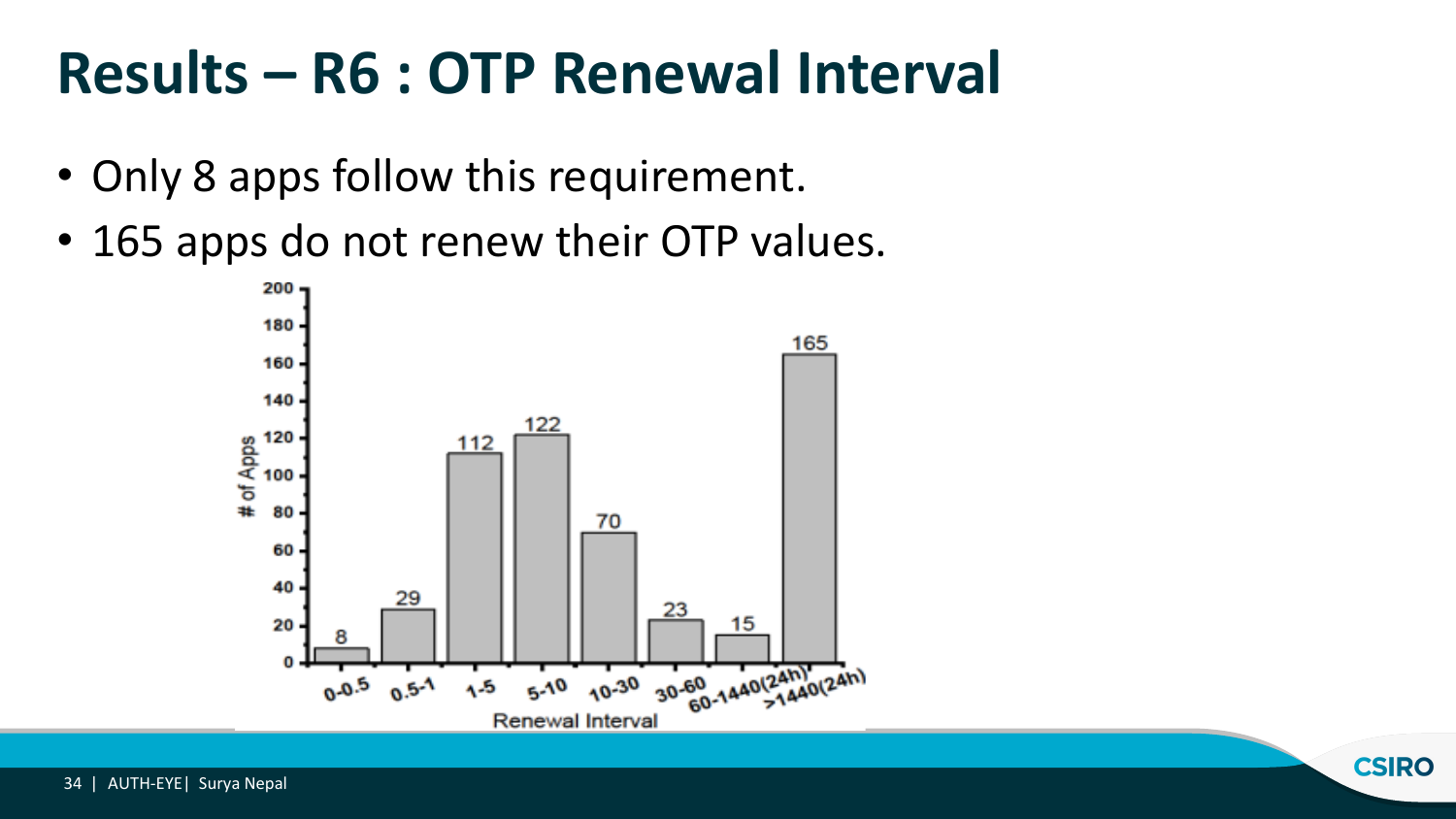#### **Results – R3: Retry Attempts**

- Only 220 (40.44%) apps have OTP validation complying with the rule.
- AUTH-EYE was set to send a fake OTP at most 20 times. It identified that 126 apps still work after 20 times of retry.
- 97 apps have the delay protection for OTP validation.



**CSIRO**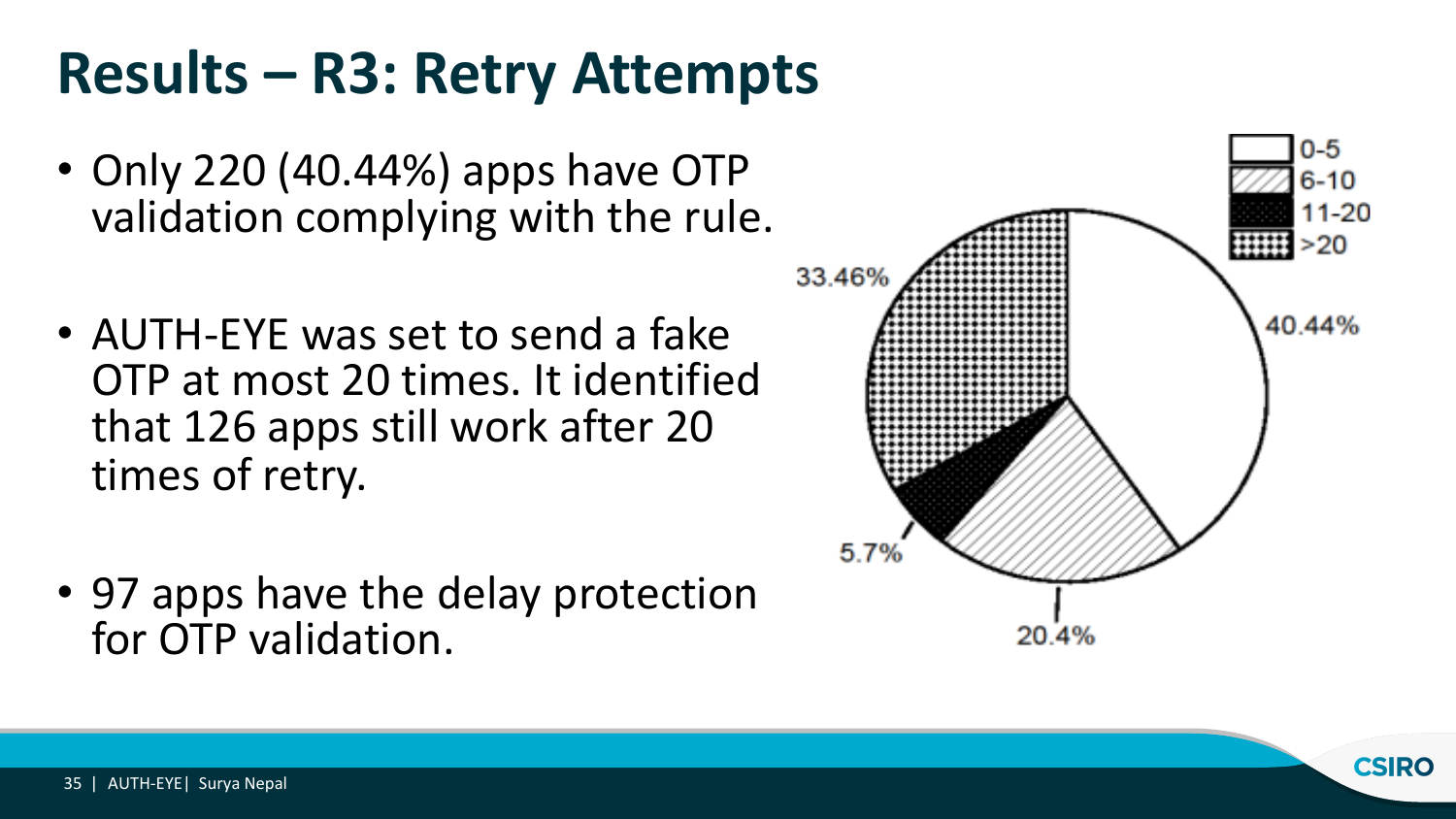#### **Results – R2: OTP Length**

- 209 apps use OTP values with the length < 6
- Although the OTP length could be set at 10 digits, all validation systems generate OTPs with at most 6 digits.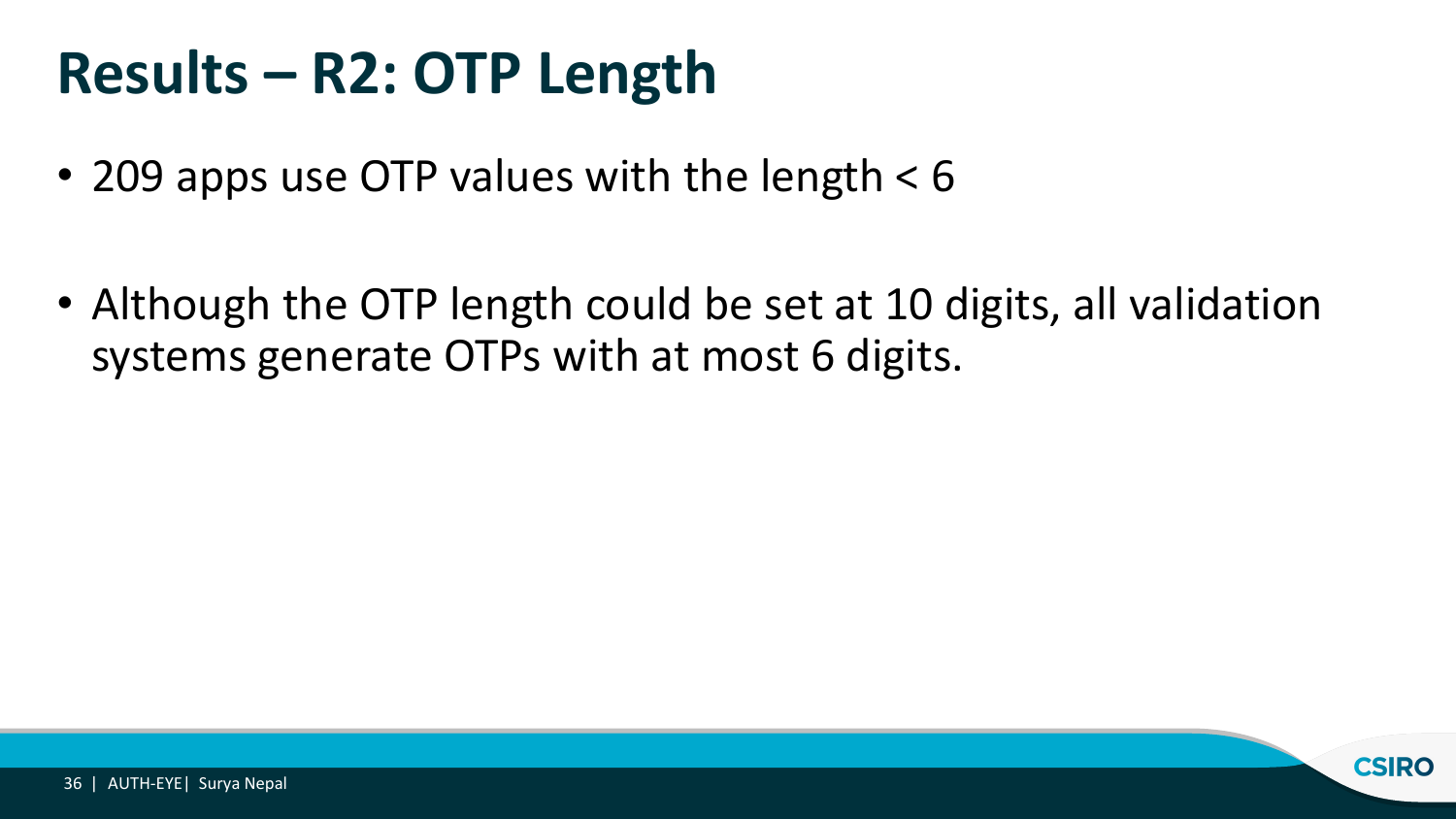#### **Results – R4: OTP Consumption**

- Apps violated this rule are only from 8 categories: Shopping, Video Player & Editor, Books & Reference, Music & Audio, Travel & Local, Entertainment & Productivity.
- 37.7% and 18.9% vulnerable apps are from Books & Reference and Video Players & Editor, respectively.

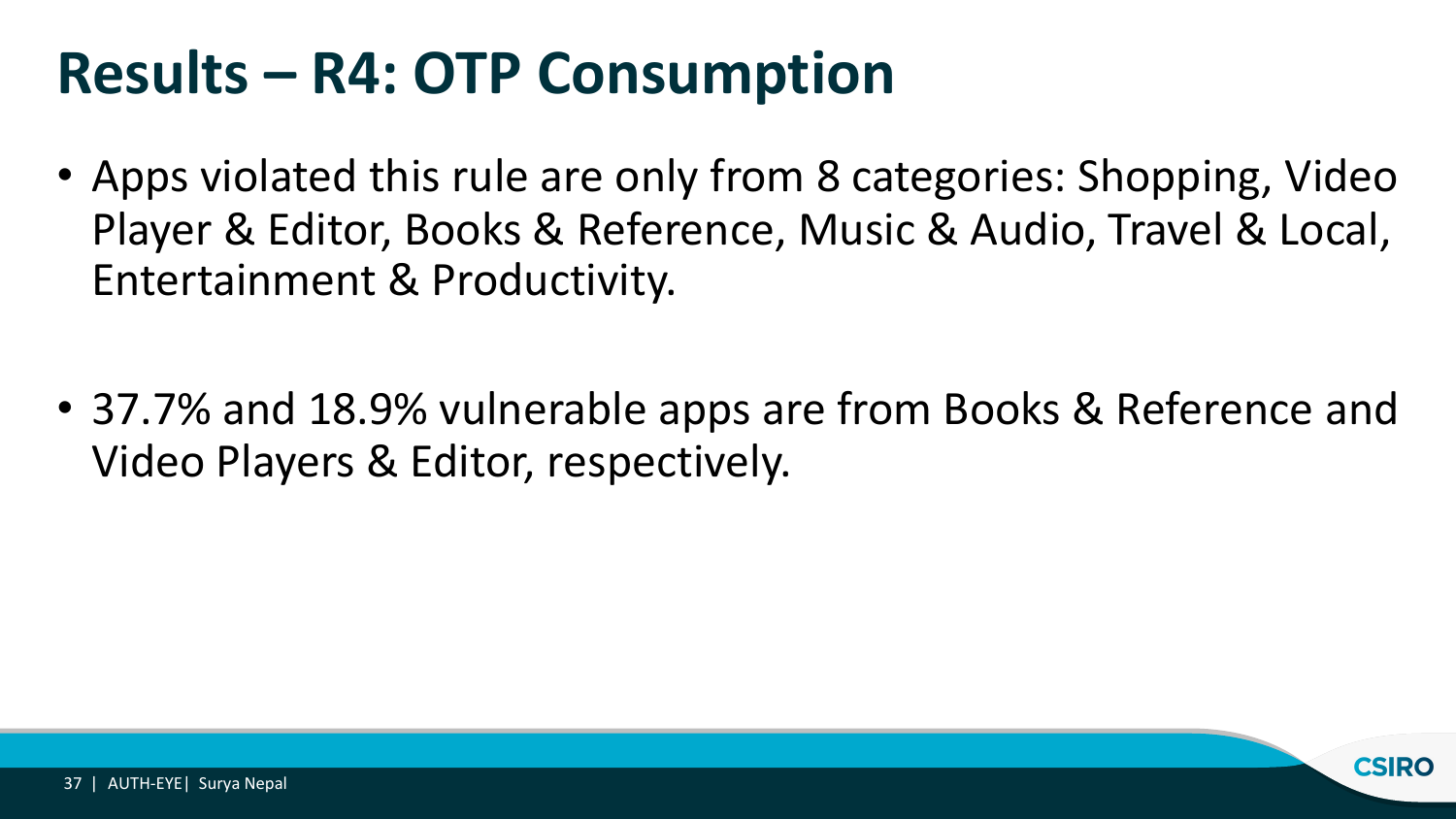#### **Results – R1: OTP Randomness**

- Two types of errors are identified: repeated values and static values.
- Repeated values: 56 apps generate repeated OTP values
	- 21 apps generate a sequence of unique values and then repeat the same sequence.
	- 35 apps repeat the same OTP values for n times ( $n = 2$  or 3).
- Static Values: 15 apps use static OTP values.

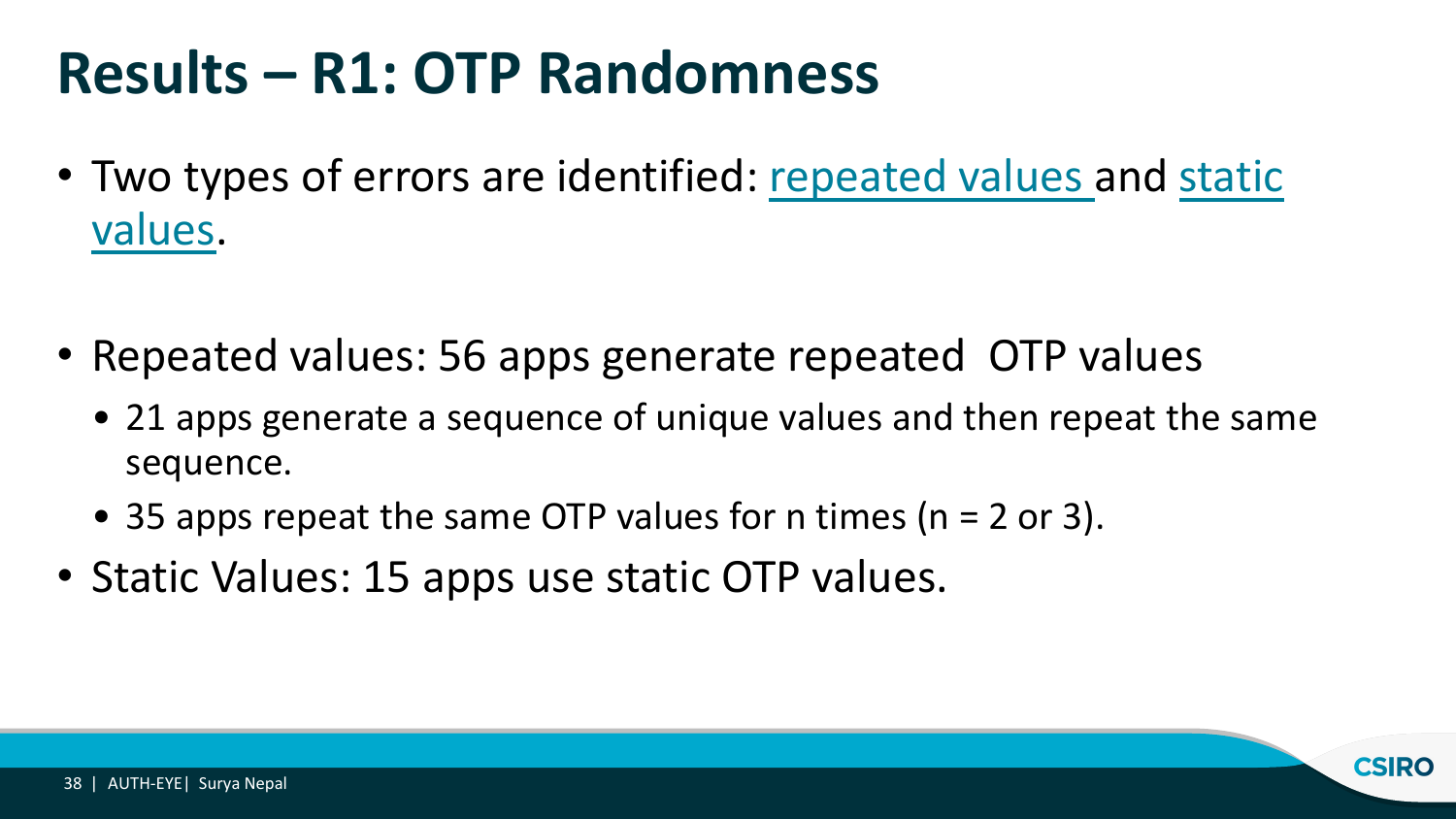#### **Results – R5: OTP Expiration**

- 33 apps reject the OTP value if it is expired.
- 40 apps accept expired OTP values.
- 471 apps do not have any expiration set for OTP values

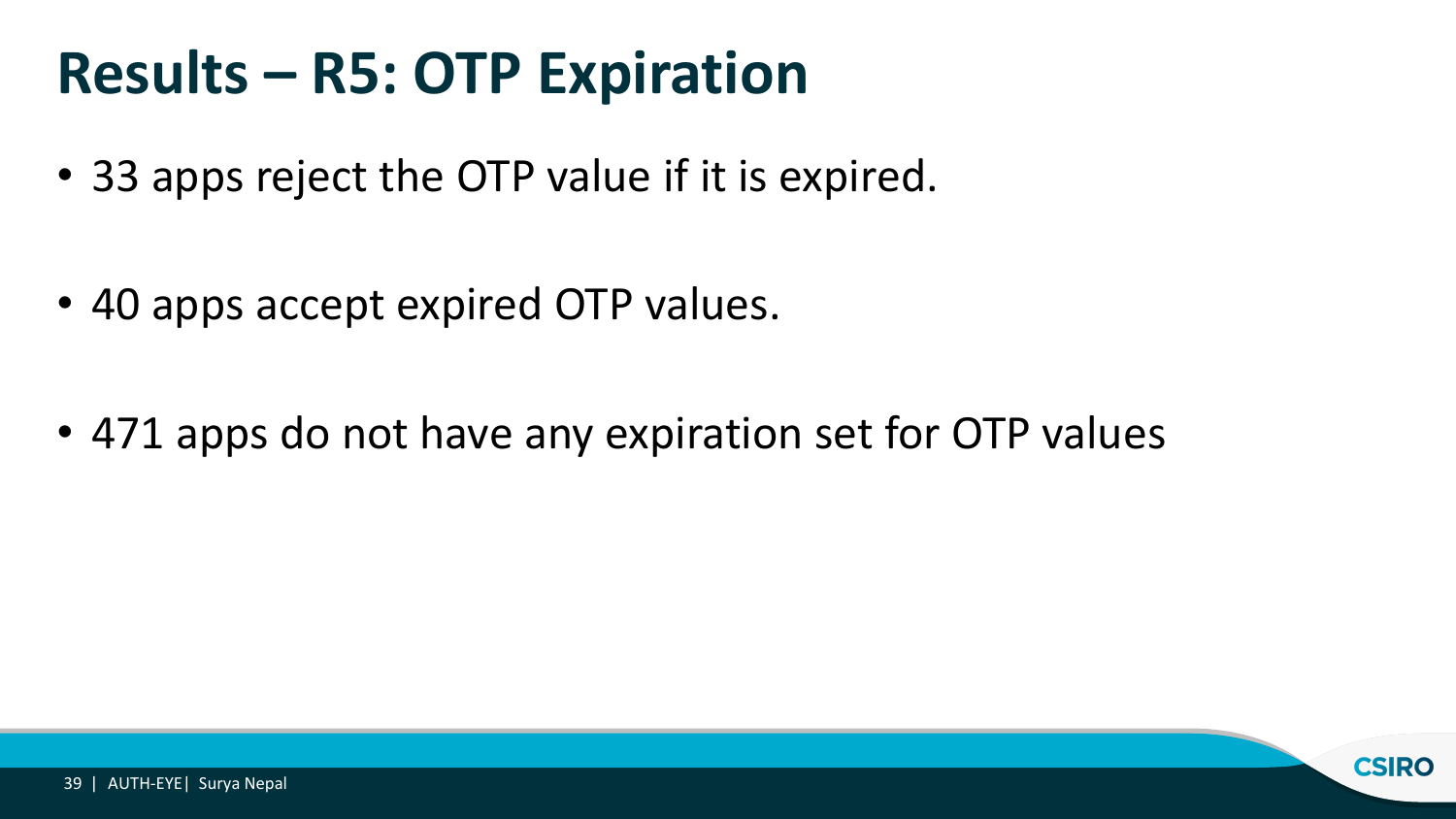#### **Results – Multiple Rules Violation**

| # of apps | <b>Multiple-rules violated</b>                    |
|-----------|---------------------------------------------------|
| 65        | R2 (OTP Length) & R4 (OTP Consumption)            |
| 13        | R1 (OTP Randomness) & (R2 or R3 (Retry Attempts)) |
| 9         | R4 (OTP Consumption) & R5 (OTP Expiration)        |
|           | R <sub>2</sub> & R <sub>3</sub>                   |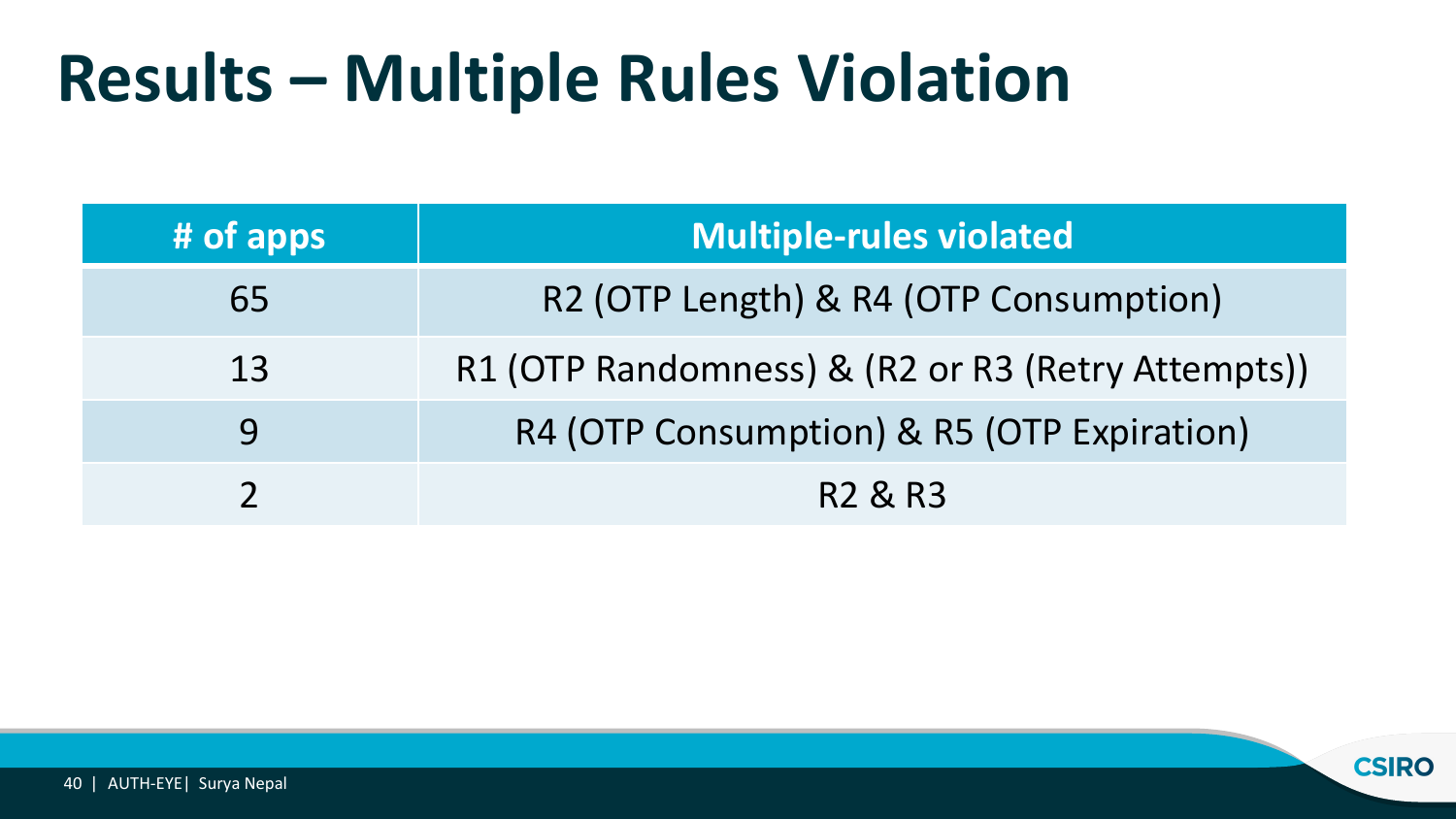### **Outline**

- Authentication in Android
- One-time password
- SMS OTP Analyzer
- Evaluation
- Conclusion

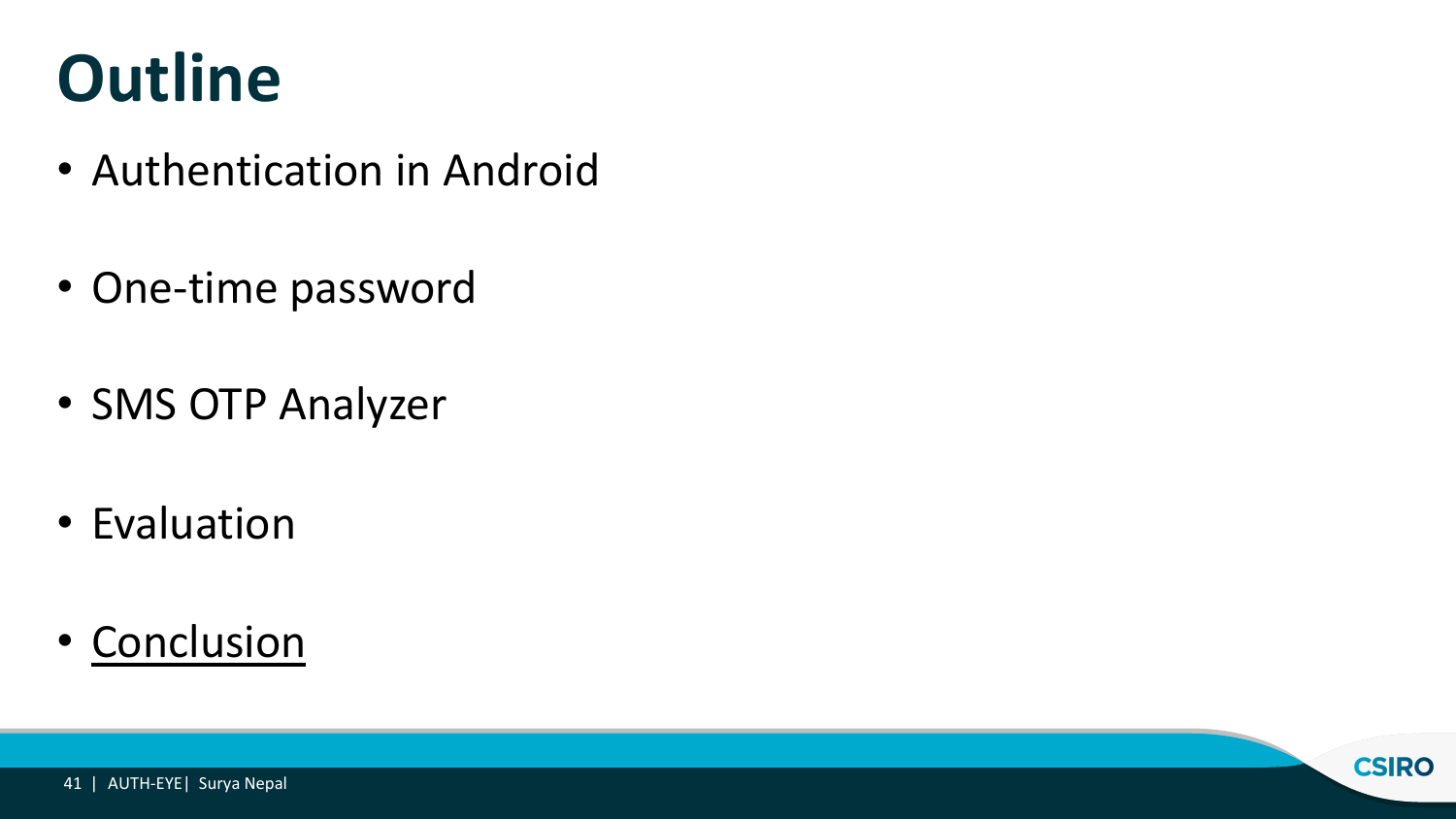#### **Conclusion**

- We listed 6 OTP rules based on RFC documents.
- We designed AUTH-EYE to check for violations of OTP rules.
- An empirical study is conducted, and most Android apps are found with incorrect OTP implementations.
- The validation systems of apps in security-critical domains, such as Finance, Shopping, and Social are not secure.

**CSIRO**